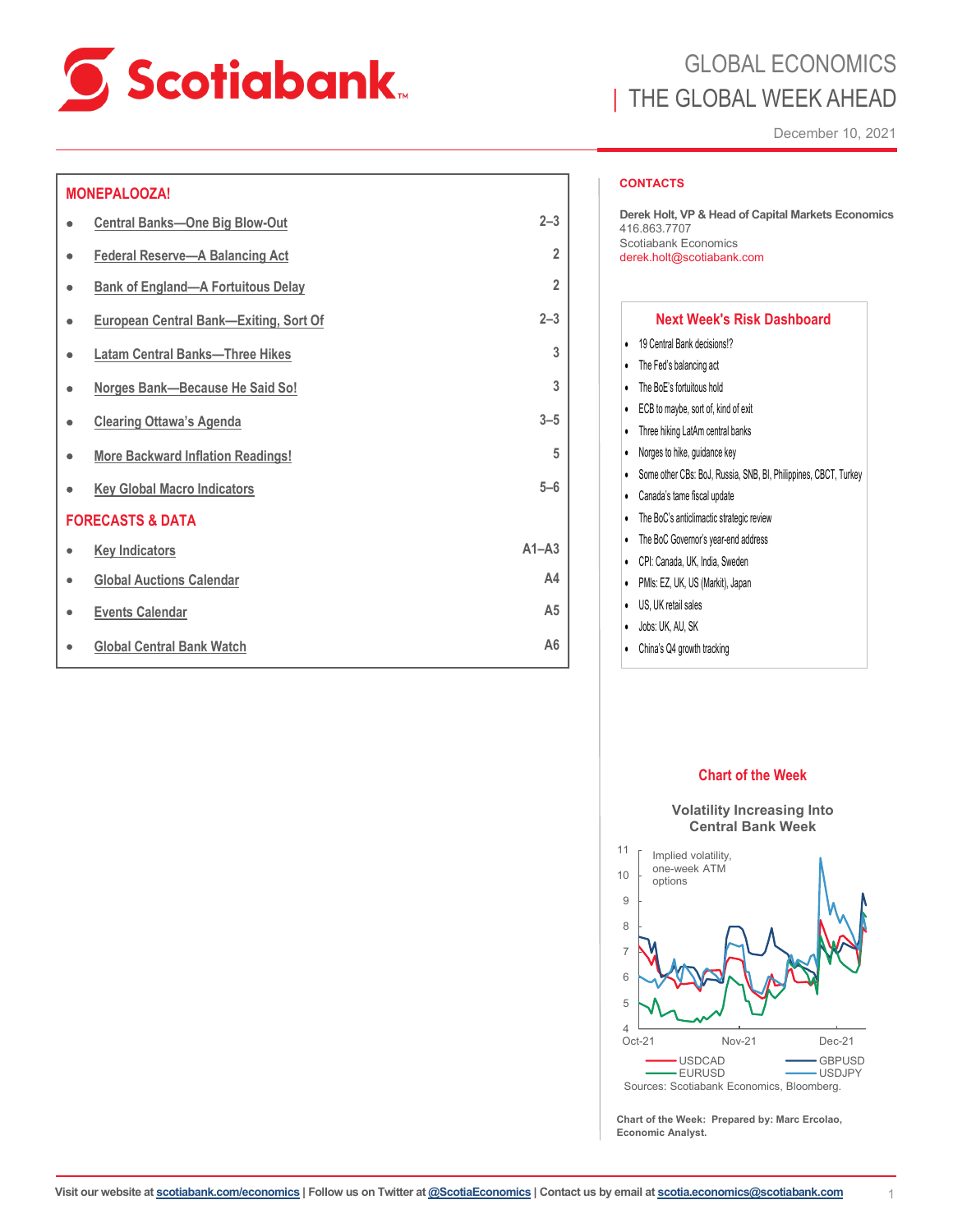<span id="page-1-0"></span>

# GLOBAL ECONOMICS | THE GLOBAL WEEK AHEAD

December 10, 2021

# **Monepalooza!**

## **CENTRAL BANKS—ONE BIG BLOW-OUT**

Are you kidding us? Nineteen global central banks apparently want an early start to their holiday breaks and have chosen to jam all of their final policy decisions for the year into the coming week. Perhaps it's not a bad thing to get their decisions out of the way in what are still early days for assessing omicron + delta risks. Only a very small handful of these central banks will matter across global markets, the rest perhaps only to local markets if at all. I'll write more about them over the course of the week, but here are the highlights and note that most of the action is concentrated around Wednesday and Thursday.

## **Federal Reserve—A Balancing Act**

The two-day FOMC meeting will culminate in a full set of forecast offerings including a policy statement, a revised Summary of Economic Projections and an updated 'dot plot' of FOMC members' expectations for the fed funds target rate all at 2pmET on Wednesday. Chair Powell holds his usual press conference at 2:30pmET. We expect the Federal Reserve to accelerate the end of its bond purchase program from about mid-2022 to March in what would amount to a very rapid end compared to having purchased US\$120 billion of Treasuries and MBS per month as recently as October (chart 1). This follows Chair Powell's remark during CARES Act testimony before Congress on November 30<sup>th</sup>–December 1<sup>st</sup> when he said "It is appropriate, I think, for us to discuss at our next meeting, which is in a couple of weeks, whether it will be appropriate to wrap up our purchases a few months earlier." In central bank speak, that's about as close to they come in saying they *will* do something.

What makes it less than 100% certainty, however, is that he also emphasized the importance of the gap leading up to the coming meeting by noting that "In those two weeks we are going to get more data and learn more about the new variant." This caution is more likely to be manifest in the form of uncertainty around the discussion on lift-off for the fed funds target rate. The median FOMC participant's forecast for rate hikes is likely to be brought into 2022 but unlikely to risk overshooting market pricing for very mild hikes in 2022. That risk is likely to heat up when the Committee gets closer to lifting off and with further information around delta variant cases and the added effects of the omicron variants.

## **Bank of England—A Fortuitous Delay**

After surprising markets with a rate hold on November  $4<sup>th</sup>$  despite Governor Bailey's advance guidance, it would appear in hindsight that perhaps it was the right thing for the Bank of England to keep its foot off the brake. COVID-19 cases are raging in the UK and being met with somewhat tougher restrictions and work from home practices. All but a small minority expect a policy rate hold on Thursday. Markets are priced for a hold at this meeting but about a 15bps hike in February and a relatively modest cumulative number of hikes through 2024—obviously conditional upon the course of developments (chart 2).

## **European Central Bank—Exiting, Sort of**

The ECB has previously set up Thursday's meeting as the occasion on which to provide guidance on how it intends to manage purchase programs going forward. The current €1.85 trillion Pandemic Emergency Purchase Program is currently guided to run "until at least the end of March 2022." At €1.55 trillion, there isn't a whole lot of

**The Fed's Taper Path**





**Chart 1**

**BoE Implied Policy Rate**



## **Chart 3**



Sources: Scotiabank Economics, Bloomberg.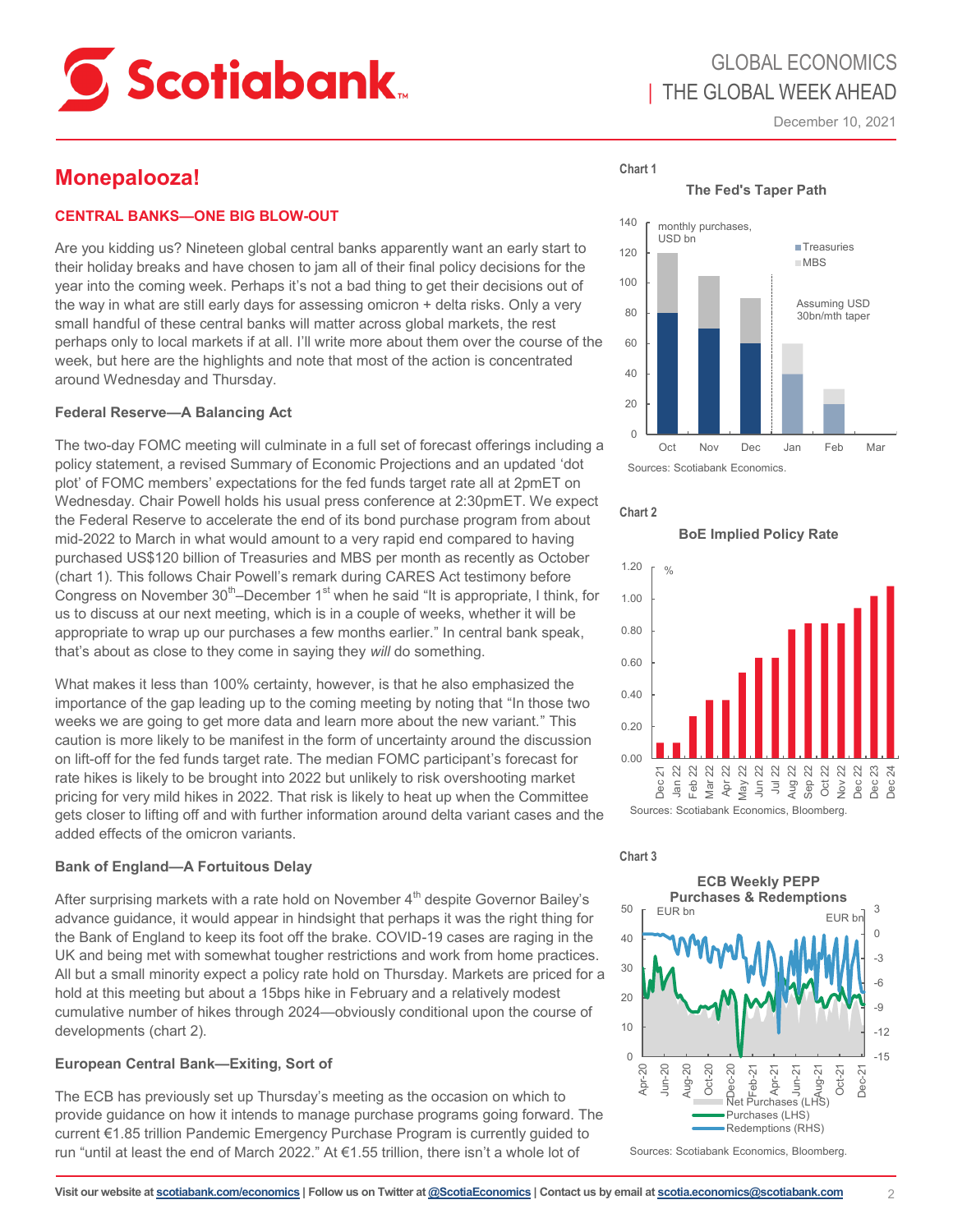<span id="page-2-0"></span>

runway left in the program at present purchase rates (chart 3). They have to do something and the most likely course of action will be to end the PEPP by March and possibly taper the flow of purchases at the subsequent meeting on February  $3^{rd}$ . That could be accompanied by guidance that the regular Asset Purchase Program could temporarily raise purchases compared to the current net monthly pace of €20 billion while retaining its flexibility "for as long as necessary." It's also likely that President Lagarde will use her press conference to repeat that it is "very unlikely" that the ECB will raise its policy rate as soon as 2022 despite market pricing. The lack of policy rate changes is likely to keep related central banks like Switzerland's sidelined on Thursday.

## **LatAm Central Banks—Three Hikes**

Chile's central bank is expected to hike its overnight rate target by at least one percentage point on Tuesday which would bring the target toward the 4% range. Colombia's central bank is expected to hike by 50bps on Friday. Banxico is also expected to hike but only by 25bps for a cumulative 125bps amount of policy tightening since June. Charts 4–6 show our forecast rate paths for each.





## **Norges Bank—Because He Said So!**

Why expect a 25bps hike in the deposit rate on Thursday? Because at the November meeting, Governor Olsen said "Based on the Committee's current assessment of the outlook and balance of risks, the policy rate will most likely be raised in December." The bigger question may be whether omicron alters Norges Bank's confidence in its forward rate guidance after successive bouts of upward revisions this year (chart 7).

I'll write more about the other central banks on tap over the coming week's publications, but for now, the main one left is the Bank of Japan that is expected to reduce its role in the corporate bond market as soon as this week's meeting. Central banks in Indonesia, Philippines and Taiwan are expected to stay on hold on Thursday. Russia's central bank is expected to hike by as much as 100bps and under the shadow of currency volatility partly stemming from tensions on the border with Ukraine. Finally (aside from very minor other central banks), the tragicomedy that is the Turkish central bank is expected to cut its one-week repo rate by another 100bps on Thursday despite the impact upon the lira and due to political interference from President Erdogan.

### 0.8 1.0 1.2 1.4 1.6 1.8 Policy rate, % **June** MPR **September MPR**

**Norges Bank's Evolving Rate Outlook**



## **CLEARING OTTAWA'S AGENDA**

This will be a busy week in Canada's capital, but the scope for major surprises from the central bank and the federal government is probably fairly low with most of the attention around Governor Macklem's speech on Wednesday.

It may now prove to be a bit anticlimactic, but BoC Governor Macklem and Finance Minister Freeland will jointly present the conclusions of the five-year long strategic review of the BoC's mandate in a press conference on Monday at 11amET. The salient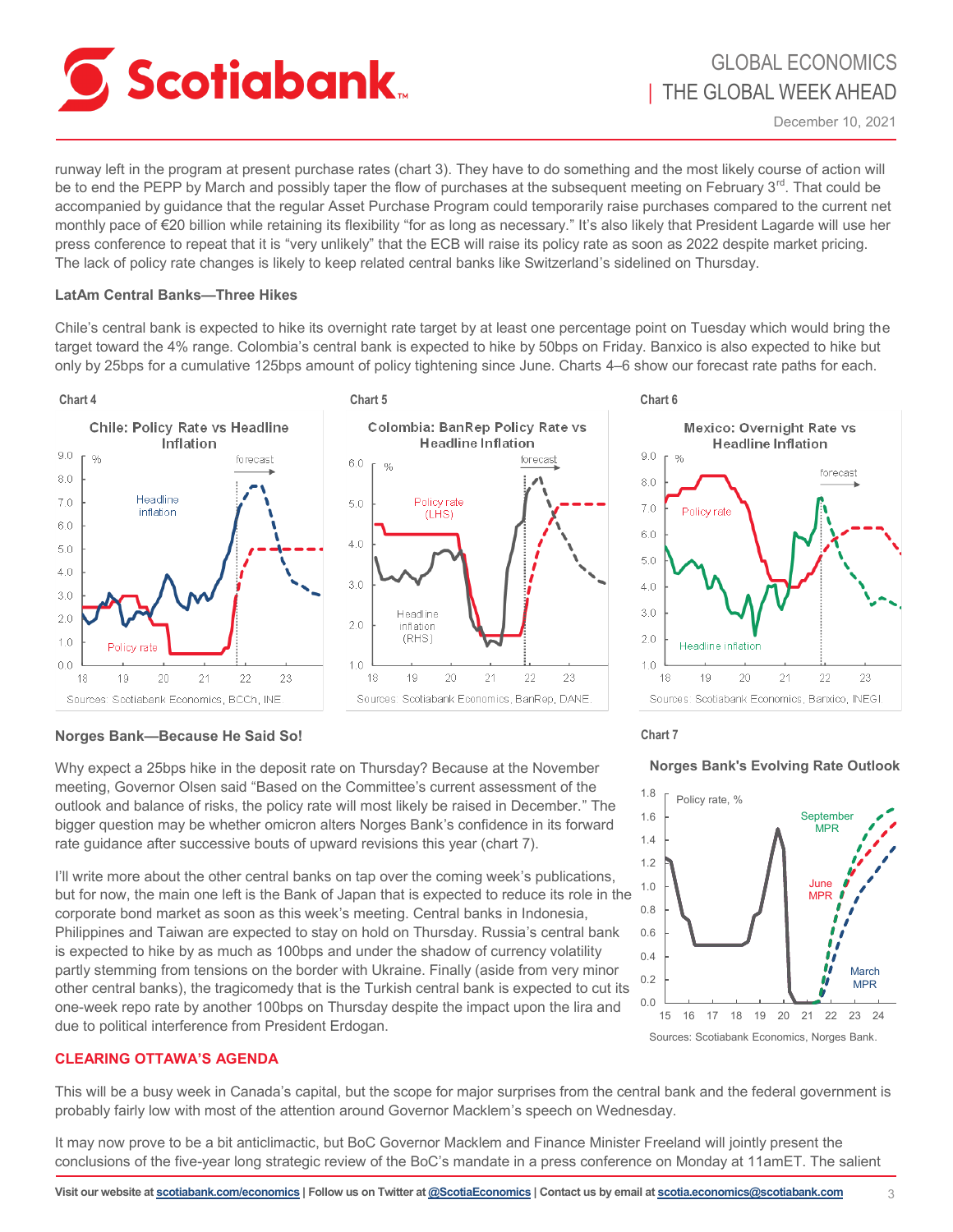

# GLOBAL ECONOMICS | THE GLOBAL WEEK AHEAD

December 10, 2021

points will be communicated beforehand when a media embargo lifts at 10amET and the conclusions hit the virtual wires.

There is unlikely to be a big surprise given that an anonymous official leaked at least some of the conclusions this past Thursday. Reuters reported this official as saying that there "will be a very clear reaffirmation of the centrality of the inflation target. But, it's not a photocopy of the last time. There's a little bit of updating to reflect what the bank is already doing—some updating of the language to reflect the consideration the bank is already giving to employment factors."

This seemed to indicate that there will only be minor tweaks to the mandate while maintaining 2% within a 1–3% symmetrical band in the flexible inflation-targeting framework. The implication is that there will be no embrace of a dual mandate, let alone any price-level or nominal GDP targeting framework or hybrid approaches that the BoC explored in its 'horse race' of alternative regimes, as they put it.

Still, I'd watch for two things:

- Will they have any overshooting language like the Fed following undershooting periods? That's doubtful, but not with a 0% probability. The Canada curve would likely react to any overshooting bias with a bull steepener move.
- How will they express labour market conditions? I suspect it will be a throwaway line on considering labour conditions, which central banks the world over already do anyway via wage Phillips curve inputs into inflation-forecasting frameworks. This approach would be unlikely to materially surprise any central bank watchers. Anywhere.

Now is not the time to explore new mandates that would risk spooking markets around the BoC's resolve to focus upon high inflation and with another high CPI print due on Wednesday. The BoC's challenge continues to be around successfully implementing its existing flexibility. For one thing, its inflation forecasts have tended to be rather poor; they often miss turning points, and then overshoot and undershoot as shown in chart 8 that depicts their inflation forecasts from every MPR and compares that to actual inflation albeit with the evidence a little harder to discern now given the extent to which the blown inflation forecasts during the pandemic have swamped the scale. The BoC also appears to behave as if its inflation target is more like the ECB's used to be by treating 2% as a ceiling (before shifting to a symmetrical 2% target this year), rather than a flexible mid-point of a range. Charts 9–10 show how inflation has tended to undershoot the BoC's 2% target for an extended period of time. They sure don't need to say they are targeting an overshooting period rather than not—in practice—undershooting for extended periods. Today's overshooting is probably a bit of an over-correction against this weak track record.

In short, the BoC could bone up on its inflation-forecasting and implementation challenges, rather than stray toward targeting other things that are even further outside its ability to control, like the environment or equality of outcomes. To dilute the BoC's core mandate and stray toward targeting matters outside of their skillsets into unproven areas of focus would only amplify market concerns around the attention placed upon improving its inflation-targeting prowess.

Then on Tuesday, Finance Minister Freeland will be back to deliver the Economic and Fiscal Update at about 4pmET. We expect only relatively modest initiatives while sparing platform pledges until a Winter budget. See the recap of the Throne Speech including possible areas of emphasis in the Fall fiscal update [here.](https://www.scotiabank.com/content/dam/scotiabank/sub-brands/scotiabank-economics/english/documents/fiscal-pulse/fedthronespeech_2021.pdf)



Sources: Scotiabank Economics, Bank of Canada, Haver Analytics.



**Canada Headline & Core Inflation**



### **Chart 10**

**2010 to 2021 Average of Canadian Inflation Measures**

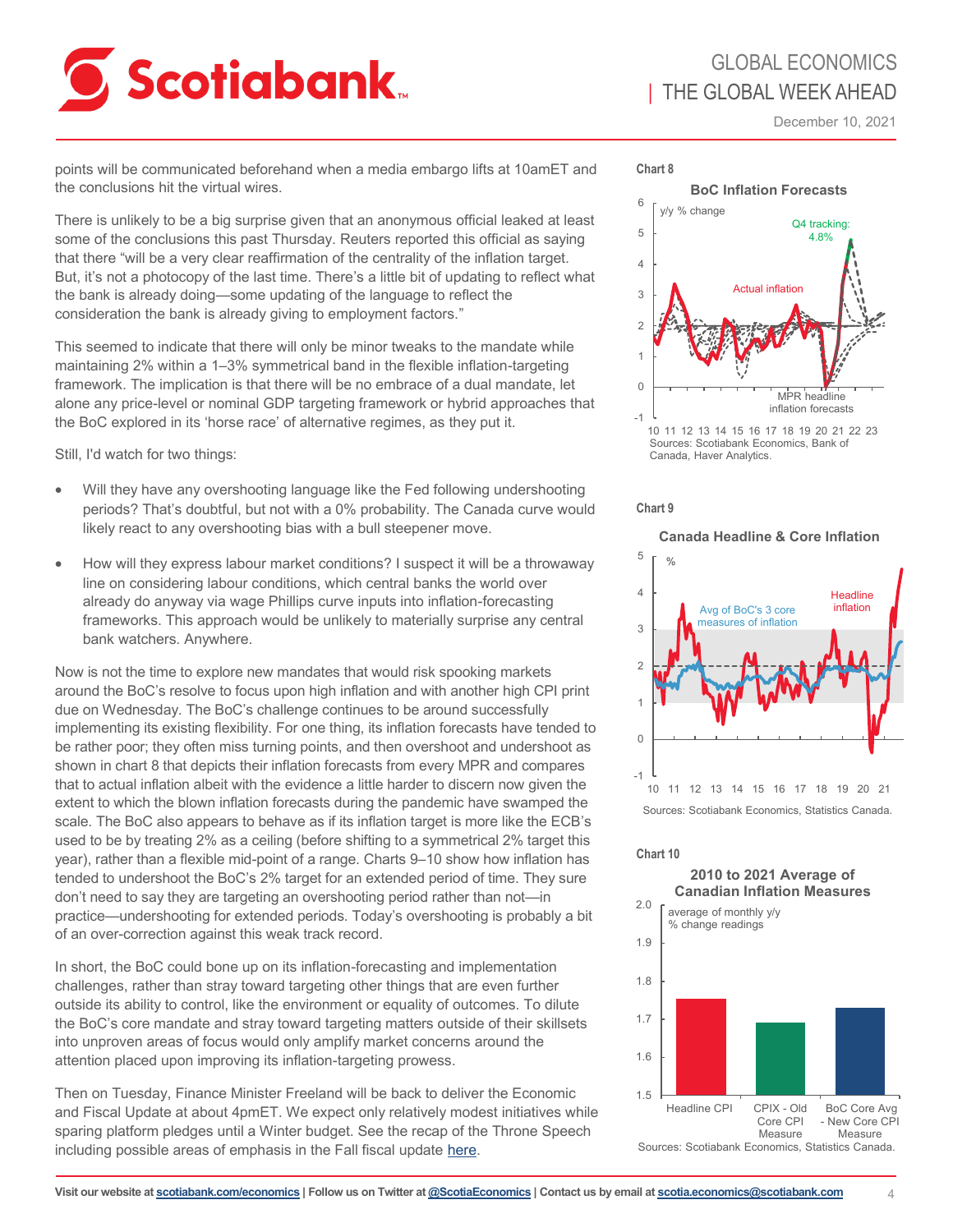<span id="page-4-0"></span>

With all of that out of the way, Governor Macklem may be able to focus upon other matters in his annual pre-holiday speech on Wednesday at 12pmET. There is no topic available as yet, but it's usually a look ahead theme and there will be a press conference shortly afterward. Last year's speech was on exports. The one before that was on the BoC's 2020 plans which quickly proved stale. The year before focused upon household debt. This time around, watch the Governor's language around inflation risk given the tone of the recent statement (recap [here\)](https://www.scotiabank.com/content/dam/scotiabank/sub-brands/scotiabank-economics/english/documents/scotia-flash/scotiaflash20211208.pdf) and guidance around policy risks that may further inform timing around lift-off that we expect to happen around April.

## **MORE BACKWARD INFLATION READINGS!**

Four countries update inflation readings this week. If any of them impact any central bank bias in the nearer term then it may be the UK's, but that's likely a stretch given the staleness factor in the face of forward-looking risks.

Canada updates CPI for November on Wednesday. I went with 0.2% m/m seasonally unadjusted as per the Canadian polling convention, 0.4% m/m SA, and 4.7% y/y. There may be more upside than downside risks to these estimates that imply an unchanged year-over-year rate. A shift in year-ago base effects would knock back CPI to 4½%. Seasonally unadjusted gas prices were little changed in November which is also a generally mild month for seasonal variations across the overall headline inflation reading. A combination of idiosyncratic factors and the effects of what were still low and well-behaved pandemic case trends could drive about another two-tenths rise in prices.

Key will be the variety of the Canadian core inflation readings and the need for the BoC to rather more explicitly weigh in on the pros and cons of each and which one(s) it is emphasizing. Average core inflation using the three central tendency measures weighted median, trimmed mean and common component—has been riding at 2.5– 2.7% y/y for the past four months with only very minor upward drift. The BoC used to



emphasize core inflation excluding the eight most volatile measures which is running at 3.8% y/y. Simple core inflation that excludes food and energy is running at 3.2% y/y. Chart 11 shows this range of estimates.

UK inflation for November will be updated a few hours before Canada's print. Most expect a rise of 0.3–0.5% m/m that would lift the year-over-year rate to the upper-4% range with core inflation in the 3¾% zone. Given it's a backward-looking print amid forward-looking risks—namely rising cases and the omicron variant—it's unlikely that CPI will matter much to near-term BoE expectations.

India's inflation rate is expected to trip 5% y/y on Monday, but the next policy decision by the Reserve Bank of India won't be until February  $8<sup>th</sup>$ . The rupee and India's rate curve are therefore more likely to be focused upon omicron watch between now and then. Sweden's case is similar in that the next policy decision by the Riksbank won't be until February  $10^{th}$  which sets a high bar to Tuesday's CPI reading for November doing much more than informing tactical trades.

## **KEY GLOBAL MACRO INDICATORS**

Beyond a few inflation prints and the wave of central banks, the coming week will also bring forward a few readings that may impact the global market tone in some instances, and the local market tones in others. Like CPI, however, markets may view these reports in more of a tactical sense while discounting them as stale on arrival.

Purchasing managers' indices will be updated with December readings in the US (Markit, not ISM), the eurozone and the UK on Thursday. Japan updates its Tankan survey on Sunday night and the Jibun PMIs on Wednesday. Charts 12–16 depict recent patterns and connections with GDP growth. We may see more of a downward pandemic influence in this round and potentially bigger effects in the subsequent round next month.

Jobs reports land in the UK (Tuesday), Australia (Wednesday) and South Korea (Tuesday). Australia is expected to rip higher with most of consensus estimating a jobs gain of between 150–200k. This is a reopening effect after three months of bleak readings that shaved employment by over 330k. The UK reading will further inform how the job market was holding up following the end of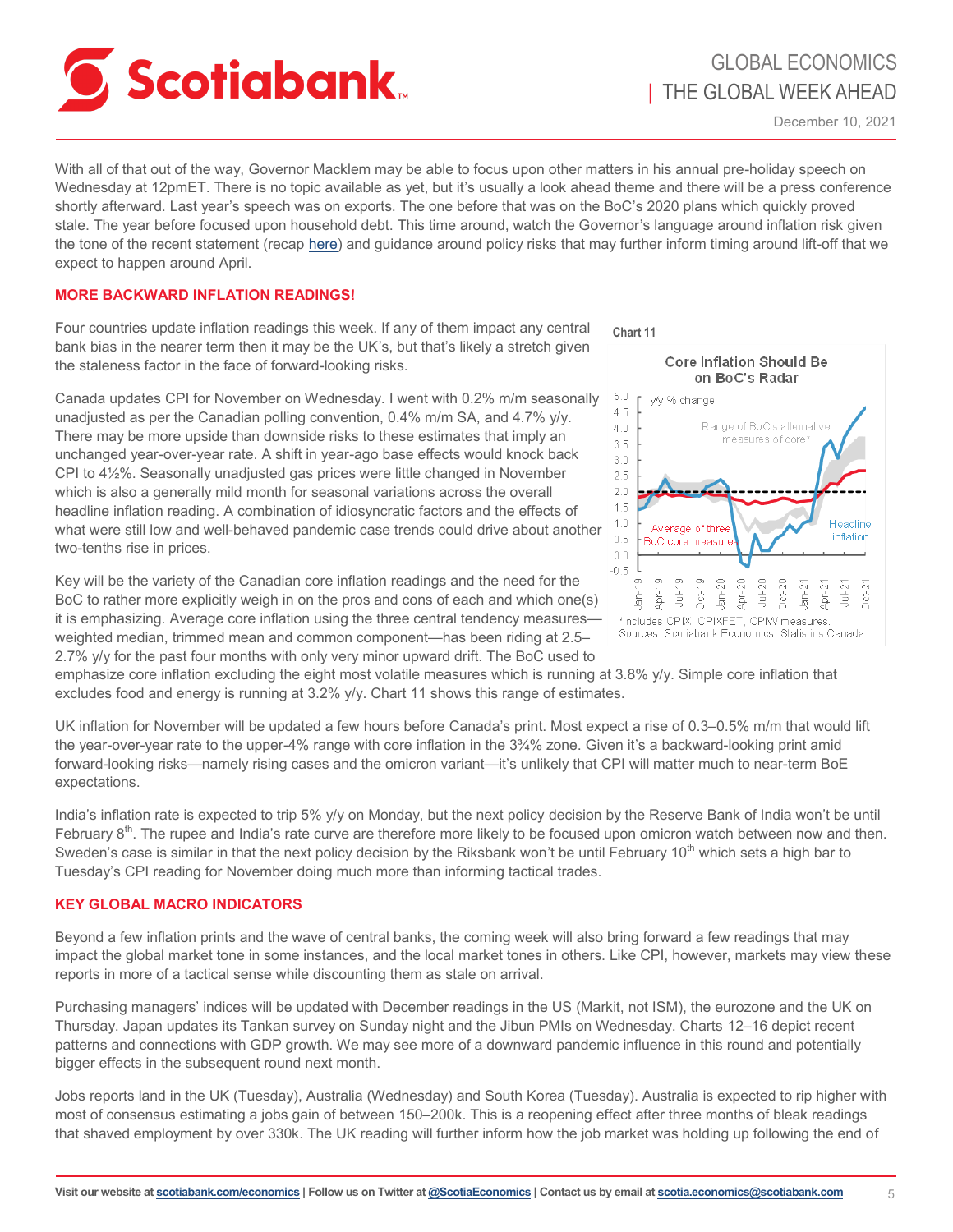

# GLOBAL ECONOMICS | THE GLOBAL WEEK AHEAD

December 10, 2021



the furlough support program at the end of September. Way back on November  $16<sup>th</sup>$ , things had been looking up for the BoE to hike in December in part because payroll employment during October had risen by 160k. Flash estimates point toward a further gain this week (chart 17).

A pair of retail sales reports for November arrive in the UK (Friday) and US (Wednesday). I figure the US retail sales dollar figure will rise by  $\sim$ 1/2% m/m partly given the  $\sim$ 1% m/m drop in auto sales volumes that was offset by higher vehicle prices plus the rise in gasoline and broader retail prices. UK retail sales figures are expected to post a headline and ex-gasoline rise of about ¾% m/m notwithstanding the pattern of disappointments more often than not through the summer months.

China will update November readings on Tuesday night (ET) for retail sales, industrial output and fixed asset investment. Relatively modest gains—by China's standards—are expected on the order of ~5% y/y for retail sales and <4% y/y for industrial output.

Q3 GDP figures from Russia (Wednesday), New Zealand (Wednesday) and Argentina (Thursday) are expected to be treated as stale assessments.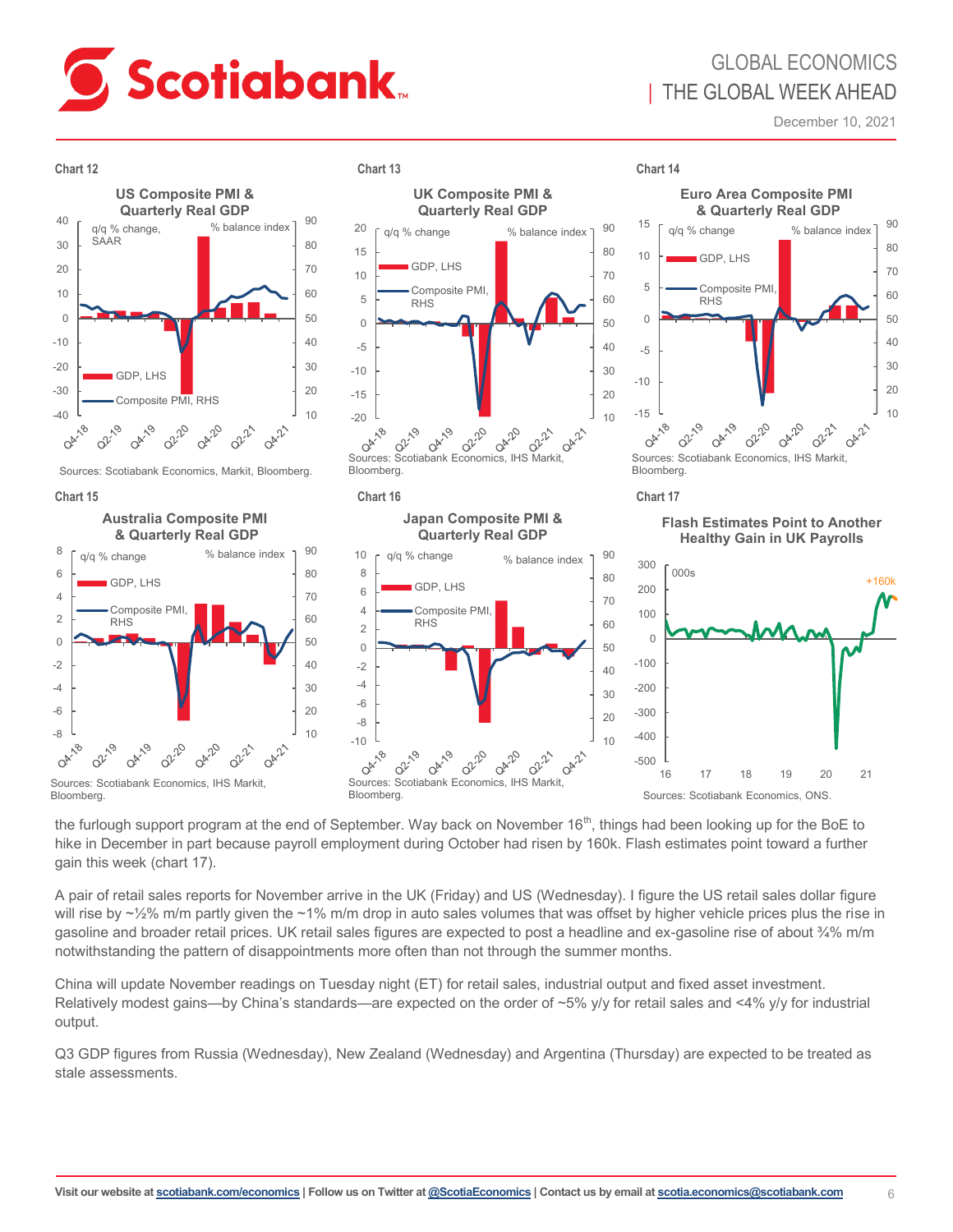<span id="page-6-0"></span>

## **Key Indicators for week of December 13 – 17**

## **NORTH AMERICA**

| Country   | <b>Date</b> | Time Indicator                                       | Period        | <b>BNS</b>               | <b>Consensus</b>  | <b>Latest</b> |
|-----------|-------------|------------------------------------------------------|---------------|--------------------------|-------------------|---------------|
| US.       | 12/14       | 08:30 PPI (m/m)                                      | Nov           | 0.5                      | 0.5               | 0.6           |
| <b>US</b> | 12/14       | 08:30 PPI ex. Food & Energy (m/m)                    | Nov           | 0.4                      | 0.4               | 0.4           |
| US        | 12/15       | 07:00 MBA Mortgage Applications (w/w)                | Dec 10        | --                       | --                | 2.0           |
| <b>CA</b> | 12/15       | 08:15 Housing Starts (000s a.r.)                     | Nov           | 240                      | --                | 236.6         |
| CA        |             | 12/15 08:30 Core CPI - Common $(y/y)$                | Nov           | --                       | --                | 1.8           |
| CA        | 12/15       | 08:30 Core CPI - Median (y/y)                        | Nov           | --                       | --                | 2.9           |
| CA        | 12/15       | 08:30 Core CPI - Trim (y/y)                          | Nov           | --                       | --                | 3.3           |
| CA        | 12/15       | 08:30 CPI, All items (m/m)                           | Nov           | 0.2                      | --                | 0.7           |
| <b>CA</b> | 12/15       | 08:30 CPI, All items $(y/y)$                         | Nov           | 4.7                      | --                | 4.7           |
| CA        | 12/15       | 08:30 CPI, All items (index)                         | Nov           | --                       |                   | 143.9         |
| <b>CA</b> |             | 12/15 08:30 Manufacturing Shipments (m/m)            | Oct           | 4.0                      | --                | $-3.0$        |
| US        |             | 12/15 08:30 Empire State Manufacturing Index         | Dec           | --                       | 25.0              | 30.9          |
| <b>US</b> | 12/15       | 08:30 Export Prices (m/m)                            | Nov           | --                       | 0.5               | 1.5           |
| US        | 12/15       | 08:30 Import Prices (m/m)                            | Nov           | --                       | 0.8               | 1.2           |
| <b>US</b> | 12/15       | 08:30 Retail Sales (m/m)                             | Nov           | 0.5                      | 0.8               | 1.7           |
| US        | 12/15       | 08:30 Retail Sales ex. Autos (m/m)                   | Nov           | 0.5                      | 0.9               | 1.7           |
| <b>CA</b> | 12/15       | 09:00 Existing Home Sales (m/m)                      | Nov           | --                       | $\qquad \qquad -$ | 8.6           |
| US        | 12/15       | 10:00 Business Inventories (m/m)                     | Oct           | --                       | 1.1               | 0.7           |
| US        | 12/15       | 10:00 NAHB Housing Market Index                      | Dec           | --                       | 84.0              | 83.0          |
| US        | 12/15       | 14:00 FOMC Interest Rate Meeting (%)                 | <b>Dec 15</b> | 0.25                     | 0.25              | 0.25          |
| US        | 12/15       | 16:00 Total Net TIC Flows (US\$ bn)                  | Oct           | --                       |                   | $-26.8$       |
| US        | 12/15       | 16:00 Net Long-term TIC Flows (US\$ bn)              | Oct           | --                       | --                | 26.3          |
| CA        | 12/16       | 08:30 Wholesale Trade (m/m)                          | Oct           | 1.5                      | --                | 1.0           |
| US        | 12/16       | 08:30 Building Permits (000s a.r.)                   | Nov           | $\overline{a}$           | 1,660             | 1,653         |
| US        | 12/16       | 08:30 Housing Starts (000s a.r.)                     | Nov           | 1,550                    | 1,570             | 1,520         |
| US        | 12/16       | 08:30 Housing Starts (m/m)                           | Nov           | 2.0                      | 3.3               | $-0.7$        |
| US        | 12/16       | 08:30 Initial Jobless Claims (000s)                  | Dec 11        | 190                      | 200               | 184           |
| US        | 12/16       | 08:30 Continuing Claims (000s)                       | Dec 4         | 1,960                    | --                | 1,992         |
| US        | 12/16       | 08:30 Philadelphia Fed Index                         | <b>Dec</b>    | $\overline{\phantom{a}}$ | 28.5              | 39.0          |
| US        | 12/16       | 09:15 Capacity Utilization (%)                       | Nov           | --                       | 76.8              | 76.4          |
| US.       | 12/16       | 09:15 Industrial Production (m/m)                    | Nov           | 0.5                      | 0.7               | 1.6           |
| ΜX        | 12/16       | 14:00 Overnight Rate (%)                             | <b>Dec 16</b> | --                       | 5.25              | 5.00          |
| CA        | 12/17       | 08:30 International Securities Transactions (C\$ bn) | Oct           | --                       | --                | 20.0          |
| CA        | 12/17       | 08:30 Teranet - National Bank HPI (y/y)              | Nov           | --                       | --                | 15.8          |

| <b>Country</b> | Date  | Time Indicator                               | Period | <b>Consensus</b> | Latest  |
|----------------|-------|----------------------------------------------|--------|------------------|---------|
| IT             | 12/13 | 04:00 Unemployment Rate (%)                  | 3Q     | 9.4              | 9.8     |
| UK             | 12/14 | 02:00 Average Weekly Earnings (3-month, y/y) | Oct    | 4.6              | 5.8     |
| UK             | 12/14 | 02:00 Employment Change (3M/3M, 000s)        | Oct    | 224.0            | 247.0   |
| UK             | 12/14 | 02:00 Jobless Claims Change (000s)           | Nov    | --               | $-14.9$ |
| UK             |       | 12/14 02:00 ILO Unemployment Rate (%)        | Oct    | 4.2              | 4.3     |
| EC             | 12/14 | 05:00 Industrial Production (m/m)            | Oct    | 1.3              | $-0.2$  |
| EC             | 12/14 | 05:00 Industrial Production $(y/y)$          | Oct    | 3.2              | 5.2     |
| UK             | 12/15 | $02:00$ CPI (m/m)                            | Nov    | 0.4              | 1.1     |
| UK             | 12/15 | 02:00 CPI $(y/y)$                            | Nov    | 4.8              | 4.2     |
| UK             | 12/15 | 02:00 RPI (m/m)                              | Nov    | 0.3              | 1.1     |
| UK             | 12/15 | $02:00$ RPI $(y/y)$                          | Nov    | 6.7              | 6.0     |
| FR.            | 12/15 | 02:45 CPI (m/m)                              | Nov F  | 0.4              | 0.4     |
| FR.            | 12/15 | 02:45 CPI (y/y)                              | Nov F  | 2.8              | 2.8     |
| <b>FR</b>      | 12/15 | 02:45 CPI - EU Harmonized (m/m)              | Nov F  | 0.4              | 0.4     |
| <b>FR</b>      | 12/15 | 02:45 CPI - EU Harmonized $(y/y)$            | Nov F  | 3.4              | 3.4     |
| SP             | 12/15 | 03:00 CPI (m/m)                              | Nov F  | 0.4              | 0.4     |
| <b>SP</b>      | 12/15 | 03:00 CPI (y/y)                              | Nov F  | 5.6              | 5.6     |
| SP             | 12/15 | 03:00 CPI - EU Harmonized (m/m)              | Nov F  | 0.3              | 0.3     |
| <b>SP</b>      |       | 12/15 03:00 CPI - EU Harmonized $(y/y)$      | Nov F  | 5.6              | 5.6     |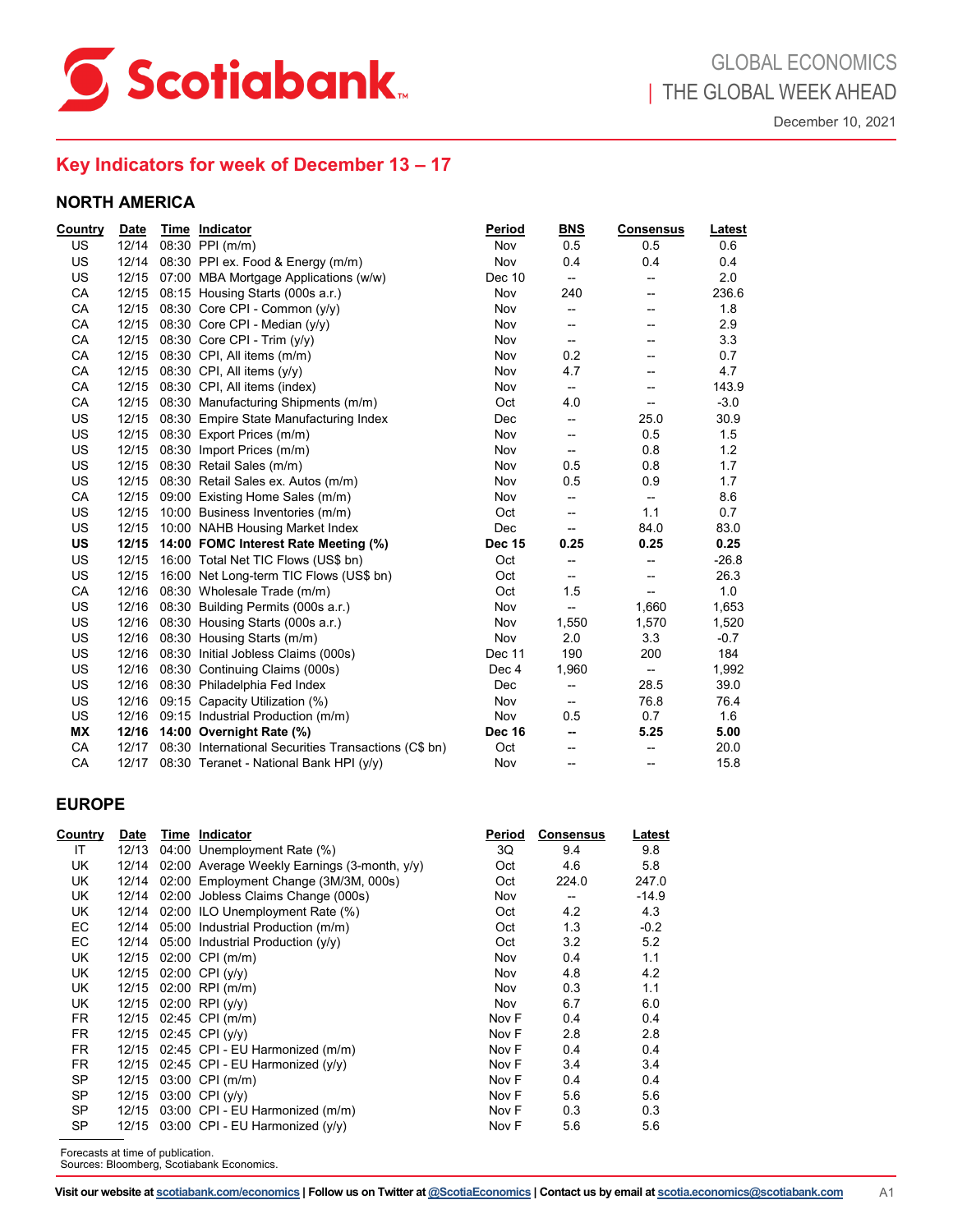

## **Key Indicators for week of December 13 – 17**

|                                                                                  |                                   | Date Time Indicator                                                        | Period        | <b>Consensus</b>         | <u>Latest</u>                      |                                                       |
|----------------------------------------------------------------------------------|-----------------------------------|----------------------------------------------------------------------------|---------------|--------------------------|------------------------------------|-------------------------------------------------------|
|                                                                                  |                                   | 12/15 04:00 CPI - EU Harmonized $(y/y)$                                    | Nov F         | 4.0                      | 4.0                                |                                                       |
|                                                                                  |                                   | 12/15 11:00 Real GDP (y/y)                                                 | 3Q P          | 4.40                     | 0.00                               |                                                       |
|                                                                                  |                                   | 12/16 03:15 Manufacturing PMI                                              | Dec P         | 55.5                     | 55.9                               |                                                       |
| <b>FR</b>                                                                        |                                   | 12/16 03:15 Services PMI                                                   | Dec P         | 56.0                     | 57.4                               |                                                       |
| GE                                                                               |                                   | 12/16 03:30 Manufacturing PMI                                              | Dec P         | 57.0                     | 57.4                               |                                                       |
| GE                                                                               |                                   | 12/16  03:30 Services PMI                                                  | Dec P         | 51.0                     | 52.7                               |                                                       |
| EC                                                                               |                                   | 12/16 04:00 Composite PMI                                                  | Dec P         | 54.2                     | 55.4                               |                                                       |
| EC                                                                               |                                   | 12/16 04:00 Manufacturing PMI                                              | Dec P         | 57.9                     | 58.4                               |                                                       |
| EC                                                                               |                                   | 12/16 04:00 Services PMI                                                   | Dec P         | 54.3                     | 55.9                               |                                                       |
| <b>NO</b>                                                                        |                                   | 12/16 04:00 Norwegian Deposit Rates (%)                                    | Dec 16        | 0.50                     | 0.25                               |                                                       |
| UK                                                                               |                                   | 12/16 04:30 Manufacturing PMI                                              | Dec P         | 57.6                     | 58.1                               |                                                       |
| UK                                                                               |                                   | 12/16 04:30 Services PMI                                                   | Dec P         | 57.0                     | 58.5                               |                                                       |
| EC                                                                               |                                   | 12/16 05:00 Labour Costs (y/y)                                             | 3Q            | --                       | $-0.1$                             |                                                       |
| EC                                                                               |                                   | 12/16 05:00 Trade Balance ( $\notin$ mn)                                   | Oct           | $\overline{\phantom{a}}$ | 7328.8                             |                                                       |
| TU                                                                               |                                   | 12/16 06:00 Benchmark Repo Rate (%)                                        | <b>Dec 16</b> | 14.00                    | 15.00                              |                                                       |
| UK                                                                               |                                   | 12/16 07:00 BoE Asset Purchase Target (£ bn)                               | Dec           | 875.0                    | 875.0                              |                                                       |
| UK                                                                               |                                   | 12/16 07:00 BoE Policy Announcement (%)                                    | <b>Dec 16</b> | 0.10                     | 0.10                               |                                                       |
| EC                                                                               |                                   | 12/16 07:45 ECB Main Refinancing Rate (%)                                  | Dec 16        | 0.00                     | 0.00                               |                                                       |
| UK<br>GE                                                                         |                                   | 12/16 19:01 GfK Consumer Confidence Survey                                 | Dec           | $-17.0$                  | $-14.0$                            |                                                       |
|                                                                                  |                                   | 12/17 02:00 Producer Prices (m/m)                                          | Nov           | 1.4                      | 3.8                                |                                                       |
| UK                                                                               |                                   | 12/17 02:00 Retail Sales ex. Auto Fuel (m/m)                               | Nov           | 0.8                      | 1.6                                |                                                       |
| UK                                                                               |                                   | 12/17 02:00 Retail Sales with Auto Fuel (m/m)                              | Nov           | 0.8                      | 0.8                                |                                                       |
| GE                                                                               |                                   | 12/17 04:00 IFO Business Climate Survey                                    | Dec           | 95.2                     | 96.5                               |                                                       |
| GE                                                                               |                                   | 12/17 04:00 IFO Current Assessment Survey                                  | Dec           | 97.5                     | 99.0                               |                                                       |
| GE<br>EC                                                                         |                                   | 12/17 04:00 IFO Expectations Survey<br>12/17 05:00 CPI (m/m)               | Dec<br>Nov F  | 93.5<br>0.5              | 94.2<br>0.5                        |                                                       |
| EC                                                                               |                                   | 12/17 05:00 CPI (y/y)                                                      | Nov F         | 4.9                      | 4.9                                |                                                       |
| EC                                                                               |                                   | 12/17 05:00 Euro zone Core CPI Estimate (y/y)                              | Nov F         | 2.6                      | 2.6                                |                                                       |
| <b>RU</b>                                                                        |                                   | 12/17 05:30 One-Week Auction Rate (%)                                      | Dec 17        | 8.50                     | 7.50                               |                                                       |
|                                                                                  | ASIA-PACIFIC                      |                                                                            |               |                          |                                    |                                                       |
|                                                                                  |                                   | Date Time Indicator                                                        | Period        | <b>BNS</b>               | <u>Consensus</u>                   |                                                       |
|                                                                                  |                                   | 12/12 18:50 Machine Orders (m/m)                                           | Oct           | --                       | 1.8                                | 0.0                                                   |
|                                                                                  |                                   | 12/12 18:50 Tankan All Industries Index                                    | 4Q            | --                       | 9.8                                | 10.1                                                  |
| <u>Country</u><br>JN<br>JN<br>JN                                                 |                                   | 12/12 18:50 Tankan Manufacturing Index                                     | 4Q            | --                       | 19.0                               | 18.0                                                  |
|                                                                                  |                                   | 12/12 18:50 Tankan Non-Manufacturing Index                                 | 4Q            | --                       | 5.0                                | 2.0                                                   |
|                                                                                  |                                   | 12/13 03:30 Industrial Production (y/y)                                    | 3Q            | --                       | $\overline{\phantom{a}}$           | 5.6                                                   |
|                                                                                  |                                   | 12/13 07:00 CPI (y/y)                                                      | Nov           | 4.50                     | 5.10                               | 4.48                                                  |
|                                                                                  |                                   | 12/13 23:30 Capacity Utilization (m/m)                                     | Oct           | --                       | --                                 | $-7.4$                                                |
|                                                                                  |                                   | 12/13 23:30 Industrial Production (y/y)                                    | Oct F         | --                       | $\hspace{0.05cm} -\hspace{0.05cm}$ | $-4.7$                                                |
|                                                                                  |                                   | 12/14 01:30 Monthly Wholesale Prices (y/y)                                 | Nov           | --                       | 11.9                               | 12.5                                                  |
|                                                                                  |                                   | 12/14 18:00 Unemployment Rate (%)                                          | Nov           | --                       | $\overline{\phantom{a}}$           | 3.2                                                   |
|                                                                                  |                                   | 12/14 21:00 Fixed Asset Investment YTD (y/y)                               | Nov           | 5.5                      | 5.4                                | 6.1                                                   |
|                                                                                  |                                   | 12/14 21:00 Industrial Production (y/y)                                    | Nov           | 3.8                      | 3.8                                | 3.5                                                   |
|                                                                                  |                                   | 12/14 21:00 Retail Sales (y/y)                                             | Nov           | 5.0                      | 4.8                                | 4.9                                                   |
|                                                                                  |                                   | 12/14 23:00 Exports (y/y)                                                  | Nov           | --<br>--                 | 44.2                               | 53.4                                                  |
|                                                                                  |                                   | 12/14 23:00 Imports (y/y)                                                  | Nov           | --                       | 37.5                               | 51.1                                                  |
| JN<br>HK<br>IN<br>JN<br>JN<br>IN<br>SK<br>CН<br>CН<br>CН<br>ID<br>ID<br>ID<br>JN |                                   | 12/14 23:00 Trade Balance (US\$ mn)                                        | Nov<br>Oct    | --                       | 4,500<br>1.2                       |                                                       |
|                                                                                  |                                   | 12/14 23:30 Tertiary Industry Index (m/m)<br>12/15 $06:30$ Exports $(y/y)$ | Nov           | --                       | --                                 | 0.5<br>43.1                                           |
| IN<br>IN                                                                         |                                   |                                                                            | Nov           |                          | --                                 |                                                       |
|                                                                                  |                                   | 12/15 06:30 Imports (y/y)<br>12/15 16:45 GDP (y/y)                         | 3Q            | --                       | $-1.6$                             | 62.5<br>17.4                                          |
| NZ<br>JN                                                                         |                                   | 12/15 18:50 Merchandise Trade Balance (¥ bn)                               | Nov           | $\overline{a}$           | $-595.2$                           |                                                       |
| JN                                                                               |                                   | 12/15 18:50 Adjusted Merchandise Trade Balance (¥ bn)                      | Nov           | --                       | $-320.8$                           |                                                       |
| JN                                                                               |                                   | 12/15 18:50 Merchandise Trade Exports (y/y)                                | Nov           | --                       | 21.2                               | 9.4                                                   |
|                                                                                  |                                   | 12/15 18:50 Merchandise Trade Imports (y/y)                                | Nov           | --                       | 40.0                               | <u>Latest</u><br>5,733<br>$-68.5$<br>$-444.7$<br>26.7 |
| JN                                                                               |                                   |                                                                            |               |                          |                                    |                                                       |
|                                                                                  | Forecasts at time of publication. |                                                                            |               |                          |                                    |                                                       |

## **ASIA-PACIFIC**

| Country   | Date  | Time Indicator                                  | <b>Period</b> | <b>BNS</b> | <b>Consensus</b> | Latest   |
|-----------|-------|-------------------------------------------------|---------------|------------|------------------|----------|
| JN        | 12/12 | 18:50 Machine Orders (m/m)                      | Oct           |            | 1.8              | 0.0      |
| JN        | 12/12 | 18:50 Tankan All Industries Index               | 4Q            | --         | 9.8              | 10.1     |
| JN        | 12/12 | 18:50 Tankan Manufacturing Index                | 4Q            |            | 19.0             | 18.0     |
| JN        | 12/12 | 18:50 Tankan Non-Manufacturing Index            | 4Q            |            | 5.0              | 2.0      |
| НK        | 12/13 | 03:30 Industrial Production $(y/y)$             | 3Q            |            | --               | 5.6      |
| IN        | 12/13 | 07:00 CPI (y/y)                                 | Nov           | 4.50       | 5.10             | 4.48     |
| JN        | 12/13 | 23:30 Capacity Utilization (m/m)                | Oct           | --         |                  | $-7.4$   |
| JN        | 12/13 | 23:30 Industrial Production $(y/y)$             | Oct F         | --         |                  | $-4.7$   |
| IN        | 12/14 | 01:30 Monthly Wholesale Prices $(y/y)$          | Nov           |            | 11.9             | 12.5     |
| SK        | 12/14 | 18:00 Unemployment Rate (%)                     | Nov           | --         | --               | 3.2      |
| <b>CH</b> |       | 12/14 21:00 Fixed Asset Investment YTD (y/y)    | Nov           | 5.5        | 5.4              | 6.1      |
| <b>CH</b> |       | 12/14 21:00 Industrial Production $(y/y)$       | Nov           | 3.8        | 3.8              | 3.5      |
| <b>CH</b> |       | 12/14 21:00 Retail Sales $(y/y)$                | Nov           | 5.0        | 4.8              | 4.9      |
| ID        | 12/14 | 23:00 Exports $(y/y)$                           | Nov           | --         | 44.2             | 53.4     |
| ID        | 12/14 | $23:00$ Imports (y/y)                           | Nov           | --         | 37.5             | 51.1     |
| ID        | 12/14 | 23:00 Trade Balance (US\$ mn)                   | Nov           | --         | 4,500            | 5,733    |
| JN        | 12/14 | 23:30 Tertiary Industry Index (m/m)             | Oct           | --         | 1.2              | 0.5      |
| IN        | 12/15 | 06:30 Exports (y/y)                             | Nov           | --         |                  | 43.1     |
| IN        | 12/15 | $06:30$ Imports $(y/y)$                         | Nov           | --         | --               | 62.5     |
| NZ        | 12/15 | 16:45 GDP (y/y)                                 | 3Q            | --         | $-1.6$           | 17.4     |
| JN        | 12/15 | 18:50 Merchandise Trade Balance (¥ bn)          | Nov           |            | $-595.2$         | $-68.5$  |
| JN        | 12/15 | 18:50 Adjusted Merchandise Trade Balance (¥ bn) | Nov           | --         | $-320.8$         | $-444.7$ |
| JN        | 12/15 | 18:50 Merchandise Trade Exports $(y/y)$         | Nov           |            | 21.2             | 9.4      |
| JN        | 12/15 | 18:50 Merchandise Trade Imports $(y/y)$         | Nov           | --         | 40.0             | 26.7     |
|           |       |                                                 |               |            |                  |          |

Sources: Bloomberg, Scotiabank Economics.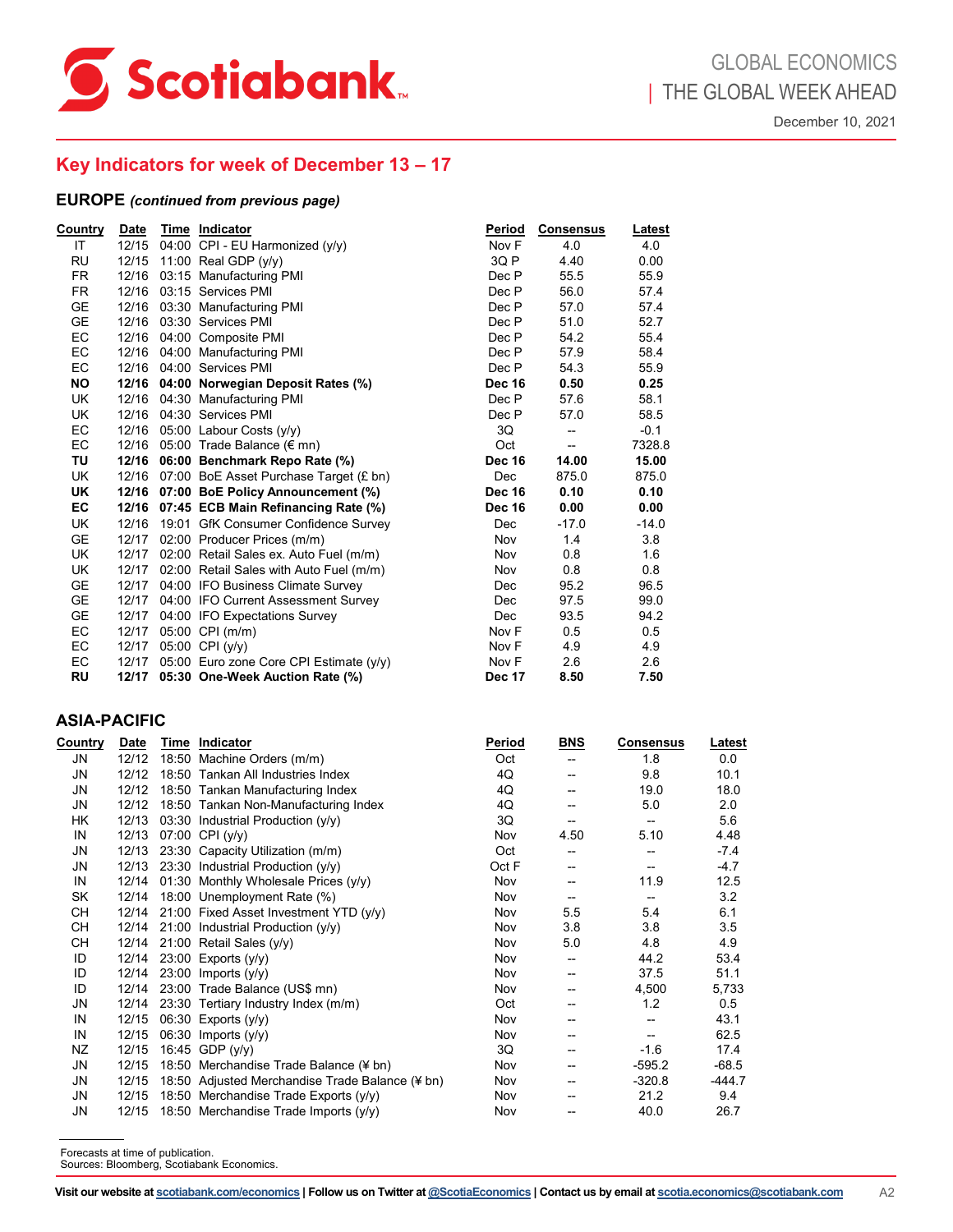

## **Key Indicators for week of December 13 – 17**

|                                   |             | <b>ASIA-PACIFIC</b> (continued from previous page)                                                                                                |                                |                                        |                                  |                          |                |
|-----------------------------------|-------------|---------------------------------------------------------------------------------------------------------------------------------------------------|--------------------------------|----------------------------------------|----------------------------------|--------------------------|----------------|
| <b>Country</b><br>AU              | <b>Date</b> | Time Indicator<br>12/15 19:30 Employment (000s)                                                                                                   | <b>Period</b><br>Nov           | <b>BNS</b><br>$\overline{\phantom{a}}$ | <b>Consensus</b><br>200.0        | <u>Latest</u><br>$-46.3$ |                |
| AU                                |             | 12/15 19:30 Unemployment Rate (%)                                                                                                                 | Nov                            | ÷                                      | 5.0                              | 5.2                      |                |
| JN                                |             | 12/15 19:30 Markit/JMMA Manufacturing PMI                                                                                                         | Dec P                          | --                                     | $\overline{\phantom{a}}$         | 54.5                     |                |
| PH                                |             | 12/16 02:00 Overnight Borrowing Rate (%)                                                                                                          | <b>Dec 16</b><br><b>Dec 16</b> | 2.00                                   | 2.00                             | 2.00                     |                |
| ID<br>HK                          |             | 12/16 02:20 BI 7-Day Reverse Repo Rate (%)<br>12/16 03:30 Unemployment Rate (%)                                                                   | Nov                            | 3.50<br>--                             | 3.50<br>--                       | 3.50<br>4.3              |                |
| NZ                                |             | 12/16 16:00 ANZ Consumer Confidence Index                                                                                                         | Dec                            | --                                     | $\overline{\phantom{a}}$         | 96.6                     |                |
| SI                                |             | 12/16 19:30 Exports (y/y)                                                                                                                         | Nov                            | $\overline{\phantom{a}}$               | $\overline{\phantom{a}}$         | 17.9                     |                |
| TA                                |             | 12/16 20:00 Benchmark Interest Rate                                                                                                               | <b>Dec 16</b>                  | 1.125                                  | 1.125                            | 1.125                    |                |
| ${\sf J}{\sf N}$                  |             | 12/17 19:00 BoJ Policy Rate (%)                                                                                                                   | <b>Dec 17</b>                  | $-0.10$                                | $-0.10$                          | $-0.10$                  |                |
| <b>LATIN AMERICA</b>              |             |                                                                                                                                                   |                                |                                        |                                  |                          |                |
| <b>Country</b>                    | <b>Date</b> | Time Indicator                                                                                                                                    | <b>Period</b>                  | <b>BNS</b>                             | <b>Consensus</b>                 | <b>Latest</b>            |                |
| <b>CL</b>                         |             | 12/14 16:00 Nominal Overnight Rate Target (%)                                                                                                     | <b>Dec 14</b>                  | 4.00                                   | 4.00                             | 2.75                     |                |
| BZ                                |             | 12/15 07:00 Economic Activity Index SA (m/m)                                                                                                      | Oct                            | --                                     | $-0.2$                           | $-0.3$                   |                |
| BZ                                |             | 12/15 07:00 Economic Activity Index NSA (y/y)<br>12/15 10:00 Retail Sales (y/y)                                                                   | Oct                            | --                                     | $-0.3$                           | 1.5                      |                |
| CO<br>PE                          |             | 12/15 10:00 Unemployment Rate (%)                                                                                                                 | Oct<br>Nov                     | 15.3<br>9.6                            | 13.3<br>$\overline{\phantom{a}}$ | 15.3<br>9.6              |                |
| PE                                | 12/15       | Economic Activity Index NSA (y/y)                                                                                                                 | Oct                            | 5.6                                    | $\overline{\phantom{a}}$         | 9.7                      |                |
| CO                                |             | 12/17 13:00 Overnight Lending Rate (%)                                                                                                            | <b>Dec 17</b>                  | 3.00                                   | 3.00                             | 2.50                     |                |
|                                   |             |                                                                                                                                                   |                                |                                        |                                  |                          |                |
|                                   |             |                                                                                                                                                   |                                |                                        |                                  |                          |                |
| Forecasts at time of publication. |             | Sources: Bloomberg, Scotiabank Economics.                                                                                                         |                                |                                        |                                  |                          |                |
|                                   |             | Visit our website at scotiabank.com/economics   Follow us on Twitter at @ScotiaEconomics   Contact us by email at scotia.economics@scotiabank.com |                                |                                        |                                  |                          | A <sub>3</sub> |

## **LATIN AMERICA**

| Countrv | <b>Date</b> | Time Indicator                                  | Period        | <b>BNS</b>     | <b>Consensus</b> | Latest |
|---------|-------------|-------------------------------------------------|---------------|----------------|------------------|--------|
| CL      |             | 12/14 16:00 Nominal Overnight Rate Target (%)   | <b>Dec 14</b> | 4.00           | 4.00             | 2.75   |
| BZ      |             | 12/15 07:00 Economic Activity Index SA (m/m)    | Oct           | $\overline{a}$ | $-0.2$           | $-0.3$ |
| BZ      |             | 12/15 $07:00$ Economic Activity Index NSA (y/y) | Oct           | $\overline{a}$ | $-0.3$           | 1.5    |
| CO.     | 12/15       | 10:00 Retail Sales $(y/y)$                      | Oct           | 15.3           | 13.3             | 15.3   |
| PE.     | 12/15       | 10:00 Unemployment Rate (%)                     | Nov           | 9.6            | --               | 9.6    |
| PE.     | 12/15       | Economic Activity Index NSA (y/y)               | Oct           | 5.6            | --               | 9.7    |
| CO.     |             | 12/17 13:00 Overnight Lending Rate (%)          | <b>Dec 17</b> | 3.00           | 3.00             | 2.50   |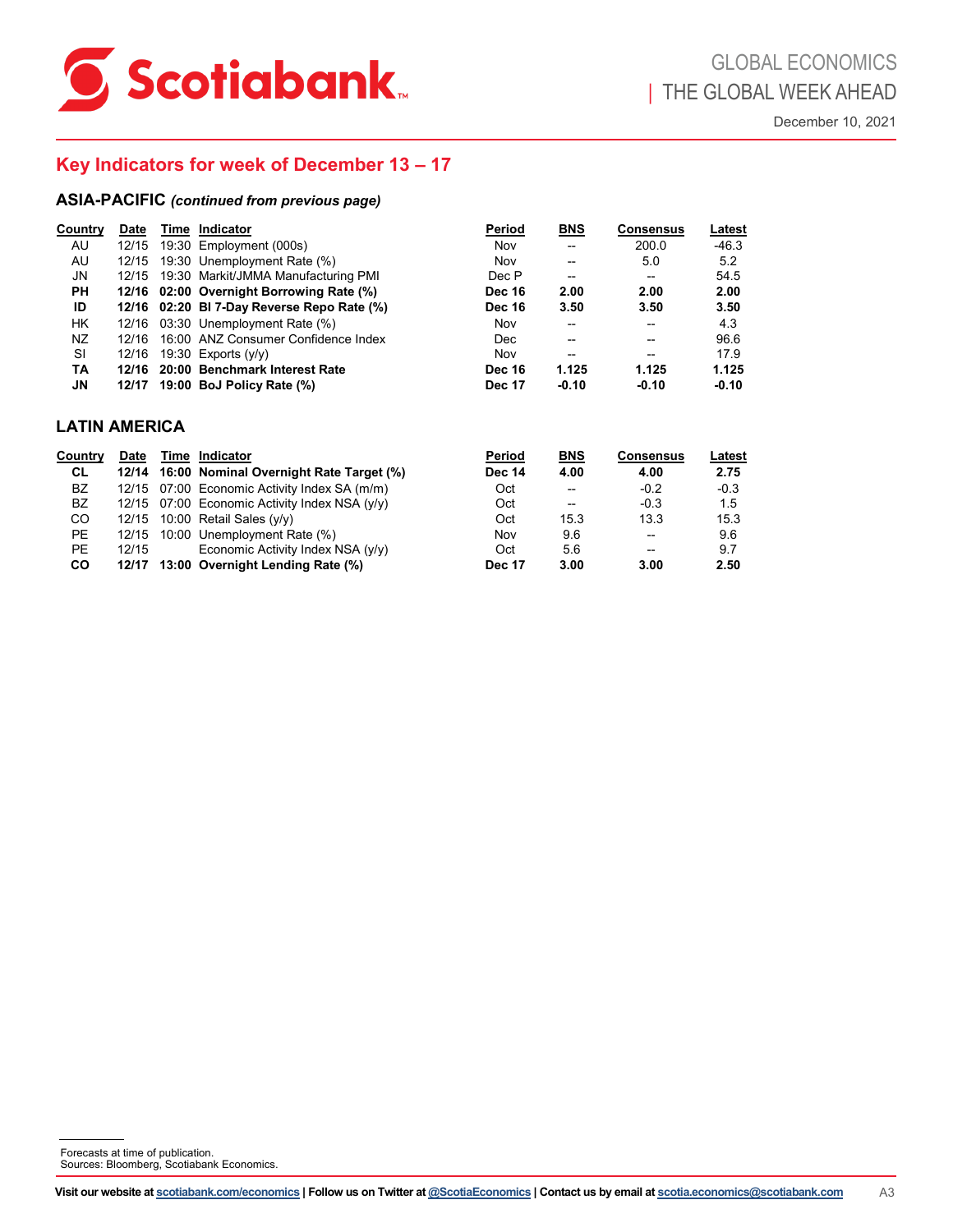<span id="page-9-0"></span>

## **Global Auctions for week December 13 – 17**

## **NORTH AMERICA**

**Country Date Time Event** No Schedule Auctions.

| Country Date Time Event |  |                                   |
|-------------------------|--|-----------------------------------|
| IT                      |  | 12/14 05:00 Italy to Sell Bonds   |
| <b>SP</b>               |  | 12/16 04:30 Spain to Sell Bonds   |
| BE                      |  | 12/17 06:00 Belgium to Sell Bonds |
| UK                      |  | 12/17 06:00 U.K to Sell Bills     |
|                         |  |                                   |

## **ASIA-PACIFIC**

| <b>EUROPE</b>                                          |  |                                                                                                                                                                                                       |    |
|--------------------------------------------------------|--|-------------------------------------------------------------------------------------------------------------------------------------------------------------------------------------------------------|----|
| Country Date Time Event<br>IT<br>SP<br>BE<br>UK        |  | 12/14 05:00 Italy to Sell Bonds<br>12/16 04:30 Spain to Sell Bonds<br>12/17 06:00 Belgium to Sell Bonds<br>12/17 06:00 U.K to Sell Bills                                                              |    |
| <b>ASIA-PACIFIC</b>                                    |  |                                                                                                                                                                                                       |    |
| <b>Country Date Time Event</b><br>CH<br>CH<br>JN<br>CH |  | 12/14 22:00 China Plans to Sell 1-Yr Upsize Bond<br>12/14 22:00 China Plans to Sell 10-Yr Upsize Bond<br>12/15 22:35 Japan to Sell 20-Year Bonds<br>12/16 22:00 China Plans to Sell 50-Yr Upsize Bond |    |
| <b>LATIN AMERICA</b>                                   |  |                                                                                                                                                                                                       |    |
| Country Date Time Event<br>No Scheduled Auctions.      |  |                                                                                                                                                                                                       |    |
|                                                        |  |                                                                                                                                                                                                       |    |
|                                                        |  | Sources: Bloomberg, Scotiabank Economics.                                                                                                                                                             |    |
|                                                        |  | Visit our website at <u>scotiabank.com/economics</u>   Follow us on Twitter at <u>@ScotiaEconomics</u>   Contact us by email at <u>scotia.economics@scotiabank.com</u>                                | A4 |
|                                                        |  |                                                                                                                                                                                                       |    |

## **LATIN AMERICA**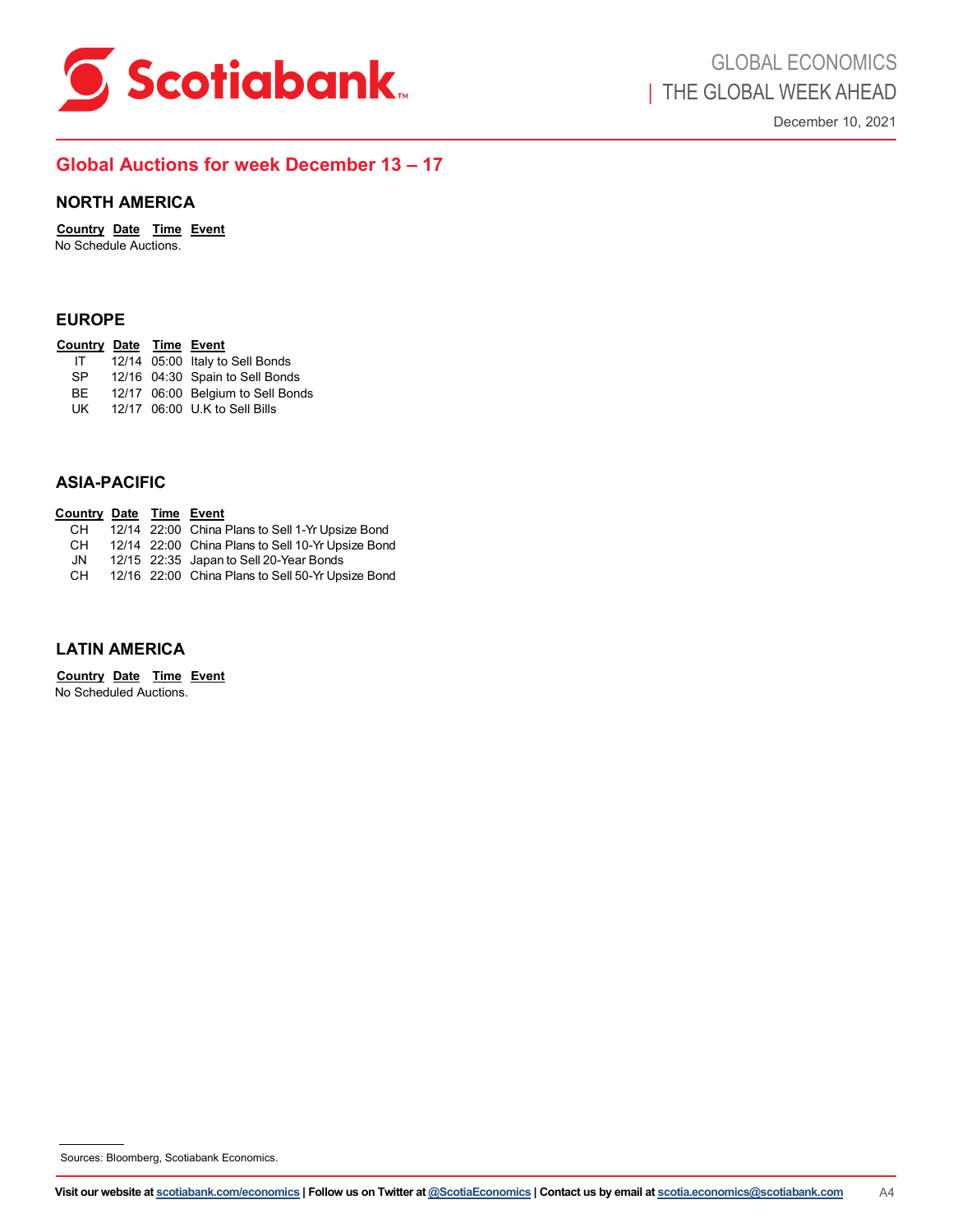<span id="page-10-0"></span>

## **Events for week of December 13 – 17**

| <b>Country</b> | Date  | Time | Event                                                      |
|----------------|-------|------|------------------------------------------------------------|
| US             | 12/15 |      | 14:00 FOMC Rate Decision (Lower Bound)                     |
| US             | 12/15 |      | 14:00 FOMC Rate Decision (Upper Bound)                     |
| US             | 12/15 |      | 14:30 Powell Holds Press Conference Following FOMC Meeting |
| МX             | 12/16 |      | 14:00 Overnight Rate                                       |

## **EUROPE**

|                            | <b>NORTH AMERICA</b>                                 |                |                                                                                                                                                                 |                |
|----------------------------|------------------------------------------------------|----------------|-----------------------------------------------------------------------------------------------------------------------------------------------------------------|----------------|
| <b>Country</b>             | <u>Date</u>                                          |                | <u>Time Event</u>                                                                                                                                               |                |
| US                         | 12/15                                                |                | 14:00 FOMC Rate Decision (Lower Bound)                                                                                                                          |                |
| US                         | 12/15                                                |                | 14:00 FOMC Rate Decision (Upper Bound)                                                                                                                          |                |
| US                         | 12/15                                                |                | 14:30 Powell Holds Press Conference Following FOMC Meeting                                                                                                      |                |
| ΜX                         | 12/16                                                |                | 14:00 Overnight Rate                                                                                                                                            |                |
| <b>EUROPE</b>              |                                                      |                |                                                                                                                                                                 |                |
| <b>Country</b>             | <u>Date</u>                                          |                | Time Event                                                                                                                                                      |                |
| PO.                        | 12/13                                                |                | 06:30 ECB's Centeno Speaks at Book Presentation                                                                                                                 |                |
| UK                         | 12/13                                                |                | 12:30 BOE press conference on bank stress tests, financial stability                                                                                            |                |
| SZ                         | 12/16                                                |                | 03:30 SNB Policy Rate                                                                                                                                           |                |
| SZ                         | 12/16                                                |                | 03:30 SNB Sight Deposit Interest Rate                                                                                                                           |                |
| <b>NO</b><br>SZ            | 12/16                                                |                | 04:00 Deposit Rates                                                                                                                                             |                |
| <b>NO</b>                  | 12/16<br>12/16                                       |                | 04:00 SNB's Jordan Holds Press Conference in Bern<br>04:30 Norges Bank Press Conference                                                                         |                |
| EC                         | 12/16                                                |                | 05:30 ECB Announces TLTRO III Allotment (10th round)                                                                                                            |                |
| ΤU                         | 12/16                                                |                | 06:00 One-Week Repo Rate                                                                                                                                        |                |
| UK                         | 12/16                                                |                | 07:00 Bank of England Bank Rate                                                                                                                                 |                |
| EC                         | 12/16                                                |                | 07:45 ECB Main Refinancing Rate                                                                                                                                 |                |
| EC                         | 12/16                                                |                | 07:45 ECB Marginal Lending Facility                                                                                                                             |                |
| EC                         | 12/16                                                |                | 07:45 ECB Deposit Facility Rate                                                                                                                                 |                |
| EC<br>RU                   | 12/16<br>12/17                                       |                | 08:30 ECB President Christine Lagarde Holds Press Conference<br>05:30 Key Rate                                                                                  |                |
| <b>Country</b><br>ΝZ<br>AU | <b>ASIA-PACIFIC</b><br><u>Date</u><br>12/14<br>12/15 |                | <b>Time Event</b><br>19:00 Half Year Economic, Fiscal Update<br>18:00 RBA Head of Financial Stability Jonathan Kearns Speech                                    |                |
| AU                         | 12/15                                                |                | 18:30 RBA Governor Lowe Speech in Wagga Wagga                                                                                                                   |                |
| PН                         | 12/16                                                |                | 02:00 BSP Overnight Borrowing Rate                                                                                                                              |                |
| PН<br>ID                   | 12/16<br>12/16                                       | 02:00<br>02:20 | <b>BSP Standing Overnight Deposit Facility Rate</b><br>Bank Indonesia 7D Reverse Repo                                                                           |                |
| JN                         | 12/16/21-12/17/21                                    |                | <b>BOJ Policy Balance Rate</b>                                                                                                                                  |                |
| JN                         | 12/16/21-12/17/21                                    |                | BOJ 10-Yr Yield Target                                                                                                                                          |                |
|                            | <b>LATIN AMERICA</b>                                 |                |                                                                                                                                                                 |                |
| Country                    | <u>Date</u>                                          |                | Time Event                                                                                                                                                      |                |
| BZ                         | 12/14                                                | 06:00          | <b>Central Bank Meeting Minutes</b>                                                                                                                             |                |
| <b>CL</b>                  | 12/14                                                | 16:00          | <b>Overnight Rate Target</b>                                                                                                                                    |                |
| co                         | 12/17                                                | 13:00          | <b>Overnight Lending Rate</b>                                                                                                                                   |                |
|                            |                                                      |                |                                                                                                                                                                 |                |
|                            | Sources: Bloomberg, Scotiabank Economics.            |                |                                                                                                                                                                 |                |
|                            |                                                      |                |                                                                                                                                                                 |                |
|                            |                                                      |                | Visit our website at <u>scotiabank.com/economics</u>   Follow us on Twitter at @ScotiaEconomics   Contact us by email at <u>scotia.economics@scotiabank.com</u> | A <sub>5</sub> |

## **ASIA-PACIFIC**

| Country   | Date              | Time | Event                                                        |
|-----------|-------------------|------|--------------------------------------------------------------|
| NZ        | 12/14             |      | 19:00 Half Year Economic, Fiscal Update                      |
| AU        | 12/15             |      | 18:00 RBA Head of Financial Stability Jonathan Kearns Speech |
| AU        | 12/15             |      | 18:30 RBA Governor Lowe Speech in Wagga Wagga                |
| <b>PH</b> | 12/16             |      | 02:00 BSP Overnight Borrowing Rate                           |
| PH.       | 12/16             |      | 02:00 BSP Standing Overnight Deposit Facility Rate           |
| ID        | 12/16             |      | 02:20 Bank Indonesia 7D Reverse Repo                         |
| JN        | 12/16/21-12/17/21 |      | <b>BOJ Policy Balance Rate</b>                               |
| JN        | 12/16/21-12/17/21 |      | <b>BOJ 10-Yr Yield Target</b>                                |
|           |                   |      |                                                              |

## **LATIN AMERICA**

| Country   | Date  | Time  | Event                               |
|-----------|-------|-------|-------------------------------------|
| BZ.       | 12/14 | 06:00 | <b>Central Bank Meeting Minutes</b> |
| CL        | 12/14 |       | 16:00 Overnight Rate Target         |
| <b>CO</b> | 12/17 |       | 13:00 Overnight Lending Rate        |

Sources: Bloomberg, Scotiabank Economics.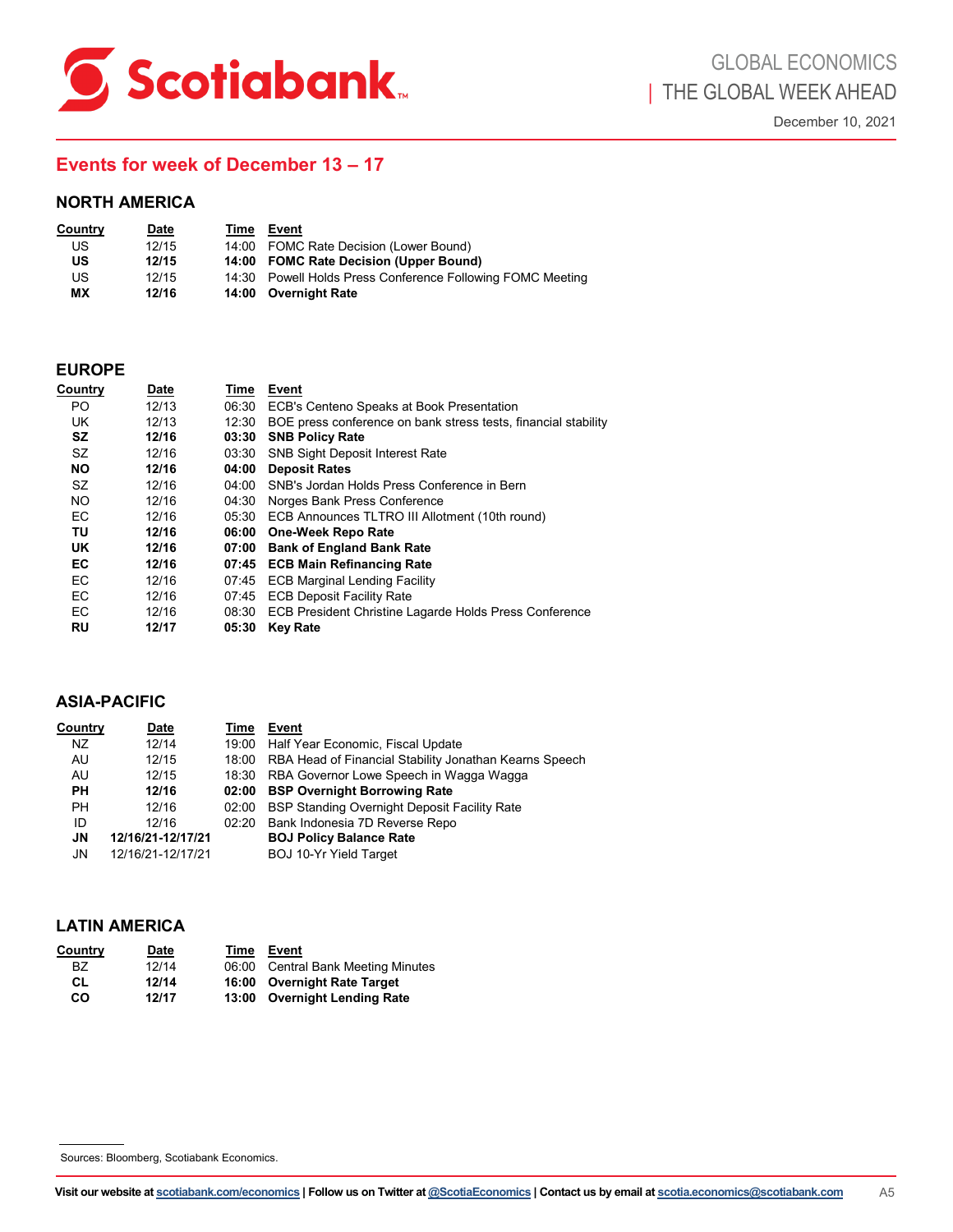<span id="page-11-0"></span>

# **Global Central Bank Watch**

| Rate                                        | <b>Current Rate</b> | <b>Next Meeting</b> | <b>Scotia's Forecasts</b> | <b>Consensus Forecasts</b> |
|---------------------------------------------|---------------------|---------------------|---------------------------|----------------------------|
| Bank of Canada - Overnight Target Rate      | 0.25                | January 26, 2022    | 0.25                      | 0.25                       |
| Federal Reserve - Federal Funds Target Rate | 0.25                | December 15, 2021   | 0.25                      | 0.25                       |
| Banco de México - Overnight Rate            | 5.00                | December 16, 2021   | 5.25                      | 5.25                       |

### **EUROPE**

| Rate                                                   | <b>Current Rate</b> | <b>Next Meeting</b> | <b>Scotia's Forecasts</b> | <b>Consensus Forecasts</b> |
|--------------------------------------------------------|---------------------|---------------------|---------------------------|----------------------------|
| European Central Bank - Refinancing Rate               | 0.00                | December 16, 2021   | 0.00                      | 0.00                       |
| European Central Bank - Marginal Lending Facility Rate | 0.25                | December 16, 2021   | 0.25                      | 0.25                       |
| European Central Bank - Deposit Facility Rate          | $-0.50$             | December 16, 2021   | $-0.50$                   | $-0.50$                    |
| Bank of England - Bank Rate                            | 0.10                | December 16, 2021   | 0.10                      | 0.10                       |
| Swiss National Bank - Libor Target Rate                | $-0.75$             | December 16, 2021   | $-0.75$                   | $-0.75$                    |
| Central Bank of Russia - One-Week Auction Rate         | 7.50                | December 17, 2021   | 8.50                      | 8.50                       |
| Sweden Riksbank - Repo Rate                            | 0.00                | February 10, 2022   | 0.00                      | 0.00                       |
| Norges Bank - Deposit Rate                             | 0.25                | December 16, 2021   | 0.50                      | 0.50                       |
| Central Bank of Turkey - Benchmark Repo Rate           | 15.00               | December 16, 2021   | 14.00                     | 14.00                      |

### **ASIA PACIFIC**

| NORTH AMERICA                                                                                                                                                                                                                                                                                                                                                                                                                                                                                                                                                                                                                                                                                                                                                                                                                                                                                                                                                                                                                                                                                                                                                                                                                                                                                                                                                                                                                                                                                                                                                                                 |                             |                                          |                                   |                                    |
|-----------------------------------------------------------------------------------------------------------------------------------------------------------------------------------------------------------------------------------------------------------------------------------------------------------------------------------------------------------------------------------------------------------------------------------------------------------------------------------------------------------------------------------------------------------------------------------------------------------------------------------------------------------------------------------------------------------------------------------------------------------------------------------------------------------------------------------------------------------------------------------------------------------------------------------------------------------------------------------------------------------------------------------------------------------------------------------------------------------------------------------------------------------------------------------------------------------------------------------------------------------------------------------------------------------------------------------------------------------------------------------------------------------------------------------------------------------------------------------------------------------------------------------------------------------------------------------------------|-----------------------------|------------------------------------------|-----------------------------------|------------------------------------|
| Rate<br>Bank of Canada - Overnight Target Rate                                                                                                                                                                                                                                                                                                                                                                                                                                                                                                                                                                                                                                                                                                                                                                                                                                                                                                                                                                                                                                                                                                                                                                                                                                                                                                                                                                                                                                                                                                                                                | <b>Current Rate</b><br>0.25 | <b>Next Meeting</b><br>January 26, 2022  | <b>Scotia's Forecasts</b><br>0.25 | <b>Consensus Forecasts</b><br>0.25 |
| Federal Reserve - Federal Funds Target Rate                                                                                                                                                                                                                                                                                                                                                                                                                                                                                                                                                                                                                                                                                                                                                                                                                                                                                                                                                                                                                                                                                                                                                                                                                                                                                                                                                                                                                                                                                                                                                   | 0.25                        | December 15, 2021                        | 0.25                              | 0.25                               |
| Banco de México - Overnight Rate                                                                                                                                                                                                                                                                                                                                                                                                                                                                                                                                                                                                                                                                                                                                                                                                                                                                                                                                                                                                                                                                                                                                                                                                                                                                                                                                                                                                                                                                                                                                                              | 5.00                        | December 16, 2021                        | 5.25                              | 5.25                               |
| Federal Reserve (Fed): A full suite of communications will include a likely acceleration of the reduction of bond purcahses and brought forward rate hike<br>guidance into 2022. Banco de México (Banxico): We expect a hike of 25 bps to 5.25% at the last meeting of 2021. For 2022, we expect hikes of 25 bps<br>up to terminal rate of 6.00%, leaving the policy setting around a neutral stance. We see some upside risk to inflation but not to the same extent that is being<br>priced in by markets-still, inflation over the next few months will be monitored closely as recent readings have surpassed expectations.                                                                                                                                                                                                                                                                                                                                                                                                                                                                                                                                                                                                                                                                                                                                                                                                                                                                                                                                                               |                             |                                          |                                   |                                    |
| <b>EUROPE</b>                                                                                                                                                                                                                                                                                                                                                                                                                                                                                                                                                                                                                                                                                                                                                                                                                                                                                                                                                                                                                                                                                                                                                                                                                                                                                                                                                                                                                                                                                                                                                                                 |                             |                                          |                                   |                                    |
| <u>Rate</u><br>European Central Bank - Refinancing Rate                                                                                                                                                                                                                                                                                                                                                                                                                                                                                                                                                                                                                                                                                                                                                                                                                                                                                                                                                                                                                                                                                                                                                                                                                                                                                                                                                                                                                                                                                                                                       | <b>Current Rate</b><br>0.00 | <b>Next Meeting</b><br>December 16, 2021 | <b>Scotia's Forecasts</b><br>0.00 | <b>Consensus Forecasts</b><br>0.00 |
| European Central Bank - Marginal Lending Facility Rate                                                                                                                                                                                                                                                                                                                                                                                                                                                                                                                                                                                                                                                                                                                                                                                                                                                                                                                                                                                                                                                                                                                                                                                                                                                                                                                                                                                                                                                                                                                                        | 0.25                        | December 16, 2021                        | 0.25                              | 0.25                               |
| European Central Bank - Deposit Facility Rate<br>Bank of England - Bank Rate                                                                                                                                                                                                                                                                                                                                                                                                                                                                                                                                                                                                                                                                                                                                                                                                                                                                                                                                                                                                                                                                                                                                                                                                                                                                                                                                                                                                                                                                                                                  | $-0.50$<br>0.10             | December 16, 2021<br>December 16, 2021   | $-0.50$<br>0.10                   | $-0.50$<br>0.10                    |
| Swiss National Bank - Libor Target Rate                                                                                                                                                                                                                                                                                                                                                                                                                                                                                                                                                                                                                                                                                                                                                                                                                                                                                                                                                                                                                                                                                                                                                                                                                                                                                                                                                                                                                                                                                                                                                       | $-0.75$                     | December 16, 2021                        | $-0.75$                           | $-0.75$                            |
| Central Bank of Russia - One-Week Auction Rate                                                                                                                                                                                                                                                                                                                                                                                                                                                                                                                                                                                                                                                                                                                                                                                                                                                                                                                                                                                                                                                                                                                                                                                                                                                                                                                                                                                                                                                                                                                                                | 7.50                        | December 17, 2021                        | 8.50                              | 8.50                               |
| Sweden Riksbank - Repo Rate                                                                                                                                                                                                                                                                                                                                                                                                                                                                                                                                                                                                                                                                                                                                                                                                                                                                                                                                                                                                                                                                                                                                                                                                                                                                                                                                                                                                                                                                                                                                                                   | 0.00                        | February 10, 2022                        | 0.00                              | 0.00                               |
| Norges Bank - Deposit Rate                                                                                                                                                                                                                                                                                                                                                                                                                                                                                                                                                                                                                                                                                                                                                                                                                                                                                                                                                                                                                                                                                                                                                                                                                                                                                                                                                                                                                                                                                                                                                                    | 0.25                        | December 16, 2021                        | 0.50                              | 0.50                               |
| Central Bank of Turkey - Benchmark Repo Rate                                                                                                                                                                                                                                                                                                                                                                                                                                                                                                                                                                                                                                                                                                                                                                                                                                                                                                                                                                                                                                                                                                                                                                                                                                                                                                                                                                                                                                                                                                                                                  | 15.00                       | December 16, 2021                        | 14.00                             | 14.00                              |
| policy makers to deliver another 100 bps of tightening, which would bring the key rate to 8.50%, a rather large overshoot of the 5-6% neutral rate but<br>justified given the current conditions. Norges Bank: Governor Olsen's guidance toward a December rate hike still remains intact. A 25 bps hike of the<br>deposit rate to 0.50% is expected as the Norwegian economy continues to experience a steady and balanced recovery. As is the narrative amongst all<br>central banks, Omicron uncertainty may lead to more cautious forward guidance. Swiss National Bank (SNB): The monetary policy committee continues to<br>pledge a 'no-change' to its -0.75% policy rate. Central Bank of Turkey (CBRT): The MPC has now slashed its benchmark repo rate by 400 bps since<br>September, and unsurprisingly inflation continues to rage-21.3% y/y in November, well above target. The Lira is sinking at a rapid pace, weakening more<br>than 40% against the dollar this year. Should they cut again? No. Will they? It's on the table on the order of 100 bps.                                                                                                                                                                                                                                                                                                                                                                                                                                                                                                                        |                             |                                          |                                   |                                    |
| ASIA PACIFIC                                                                                                                                                                                                                                                                                                                                                                                                                                                                                                                                                                                                                                                                                                                                                                                                                                                                                                                                                                                                                                                                                                                                                                                                                                                                                                                                                                                                                                                                                                                                                                                  |                             |                                          |                                   |                                    |
| Rate                                                                                                                                                                                                                                                                                                                                                                                                                                                                                                                                                                                                                                                                                                                                                                                                                                                                                                                                                                                                                                                                                                                                                                                                                                                                                                                                                                                                                                                                                                                                                                                          | <b>Current Rate</b>         | <b>Next Meeting</b>                      | <b>Scotia's Forecasts</b>         | <b>Consensus Forecasts</b>         |
| Bank of Japan - Policy Rate                                                                                                                                                                                                                                                                                                                                                                                                                                                                                                                                                                                                                                                                                                                                                                                                                                                                                                                                                                                                                                                                                                                                                                                                                                                                                                                                                                                                                                                                                                                                                                   | $-0.10$                     | December 17, 2021                        | $-0.10$                           | 0.00                               |
| Reserve Bank of Australia - Cash Target Rate<br>Reserve Bank of New Zealand - Cash Rate                                                                                                                                                                                                                                                                                                                                                                                                                                                                                                                                                                                                                                                                                                                                                                                                                                                                                                                                                                                                                                                                                                                                                                                                                                                                                                                                                                                                                                                                                                       | 0.10<br>0.75                | January 31, 2022<br>February 22, 2022    | 0.10<br>1.00                      | 0.10<br>1.00                       |
| People's Bank of China - 1-Year Loan Prime Rate                                                                                                                                                                                                                                                                                                                                                                                                                                                                                                                                                                                                                                                                                                                                                                                                                                                                                                                                                                                                                                                                                                                                                                                                                                                                                                                                                                                                                                                                                                                                               | 3.85                        | December 19, 2021                        | 3.85                              | 3.85                               |
| Reserve Bank of India - Repo Rate                                                                                                                                                                                                                                                                                                                                                                                                                                                                                                                                                                                                                                                                                                                                                                                                                                                                                                                                                                                                                                                                                                                                                                                                                                                                                                                                                                                                                                                                                                                                                             | 4.00                        | February 8, 2022                         | 4.00                              | 4.00                               |
| Bank of Korea - Bank Rate                                                                                                                                                                                                                                                                                                                                                                                                                                                                                                                                                                                                                                                                                                                                                                                                                                                                                                                                                                                                                                                                                                                                                                                                                                                                                                                                                                                                                                                                                                                                                                     | 1.00                        | January 14, 2022                         | 1.00                              | 1.00                               |
| Bank of Thailand - Repo Rate                                                                                                                                                                                                                                                                                                                                                                                                                                                                                                                                                                                                                                                                                                                                                                                                                                                                                                                                                                                                                                                                                                                                                                                                                                                                                                                                                                                                                                                                                                                                                                  | 0.50                        | December 22, 2021                        | 0.50                              | 0.50                               |
| Bank Negara Malaysia - Overnight Policy Rate                                                                                                                                                                                                                                                                                                                                                                                                                                                                                                                                                                                                                                                                                                                                                                                                                                                                                                                                                                                                                                                                                                                                                                                                                                                                                                                                                                                                                                                                                                                                                  | 1.75                        | January 20, 2022                         | 1.75                              | 1.75                               |
| Bank Indonesia - 7-Day Reverse Repo Rate<br>Central Bank of Philippines - Overnight Borrowing Rate                                                                                                                                                                                                                                                                                                                                                                                                                                                                                                                                                                                                                                                                                                                                                                                                                                                                                                                                                                                                                                                                                                                                                                                                                                                                                                                                                                                                                                                                                            | 3.50<br>2.00                | December 16, 2021<br>December 16, 2021   | 3.50<br>2.00                      | 3.50<br>2.00                       |
| Bank of Japan (BoJ): The BoJ will be making a monetary policy decision on December 17. We expect the benchmark interest rate to remain on hold<br>through 2023. Japan's consumer prices rose by 0.1% y/y in October and its economy shrank more than expected in Q3. BoJ's Governor Kuroda expects<br>core inflation to increase gradually to about 1.0% by mid-2022, which is a far cry from BoJ's target of 2.0%. Bank Indonesia (BI): BI will be making a<br>monetary policy decision on December 16, and we expect the policy rate to remain on hold. Bl's policy stance remains pro-growth to support the country's<br>economic recovery. Economic growth is likely to accelerate into year-end as the government eases movement restrictions and consumer confidence<br>increases. As monetary normalization in major economies approaches, BI will likely shift its monetary policy stance to one that is "pro-stability" in the first half<br>of 2022. Bangko Sentral Ng Pilipinas (BSP): The BSP will be making a monetary policy decision on December 16, and we expect rates to remain on hold.<br>While consumer price inflation remains above the BSP's annual inflation rate of 3.0% (± 1.0 %-point), the central bank expects inflation to decelerate to<br>within the target range in the near term. The Philippines' economic recovery is gaining traction on strong growth in household consumption and services,<br>with real GDP expanding by 7.1% y/y in Q3; regardless, the BSP is likely to maintain its current monetary policy stance until the second half of 2022. |                             |                                          |                                   |                                    |
| <b>LATIN AMERICA</b>                                                                                                                                                                                                                                                                                                                                                                                                                                                                                                                                                                                                                                                                                                                                                                                                                                                                                                                                                                                                                                                                                                                                                                                                                                                                                                                                                                                                                                                                                                                                                                          |                             |                                          |                                   |                                    |
| Rate<br>Banco Central do Brasil - Selic Rate                                                                                                                                                                                                                                                                                                                                                                                                                                                                                                                                                                                                                                                                                                                                                                                                                                                                                                                                                                                                                                                                                                                                                                                                                                                                                                                                                                                                                                                                                                                                                  | <b>Current Rate</b><br>9.25 | <b>Next Meeting</b><br>February 2, 2022  | <b>Scotia's Forecasts</b><br>9.75 | <b>Consensus Forecasts</b><br>9.25 |
| Banco Central de Chile - Overnight Rate                                                                                                                                                                                                                                                                                                                                                                                                                                                                                                                                                                                                                                                                                                                                                                                                                                                                                                                                                                                                                                                                                                                                                                                                                                                                                                                                                                                                                                                                                                                                                       | 2.75                        | December 14, 2021                        | 4.00                              | 4.00                               |
| Banco de la República de Colombia - Lending Rate                                                                                                                                                                                                                                                                                                                                                                                                                                                                                                                                                                                                                                                                                                                                                                                                                                                                                                                                                                                                                                                                                                                                                                                                                                                                                                                                                                                                                                                                                                                                              | 2.50                        | December 17, 2021                        | 3.00                              | 3.00                               |
| Banco Central de Reserva del Perú - Reference Rate                                                                                                                                                                                                                                                                                                                                                                                                                                                                                                                                                                                                                                                                                                                                                                                                                                                                                                                                                                                                                                                                                                                                                                                                                                                                                                                                                                                                                                                                                                                                            | 2.50                        | January 10, 2022                         | 2.50                              | 2.50                               |
| Banco Central de Chile (BCCh): We expect the BCCh to deliver a 125 bps hike next week, which will bring the monetary policy rate slightly above its<br>neutral level earlier than anticipated in September's Monetary Policy Report. Headline inflation (6.7% y/y) and core inflation (5.8% y/y) in November, are<br>running hot, well above the central bank's 3+/-1% target. Banco de la República de Colombia (BanRep): Recent strong economic activity and headline<br>inflation above 5.0% y/y affirm our expectation of a 50 bps hike to 3.00% at next week's meeting. By 2022, the output gap is expected to close while core<br>inflation should hover around 4.0%. We still believe the Central Bank will reach the 5.00% neutral policy rate by end-2022.                                                                                                                                                                                                                                                                                                                                                                                                                                                                                                                                                                                                                                                                                                                                                                                                                           |                             |                                          |                                   |                                    |
| AFRICA<br>Rate                                                                                                                                                                                                                                                                                                                                                                                                                                                                                                                                                                                                                                                                                                                                                                                                                                                                                                                                                                                                                                                                                                                                                                                                                                                                                                                                                                                                                                                                                                                                                                                | <b>Current Rate</b>         | <b>Next Meeting</b>                      | <b>Scotia's Forecasts</b>         | <b>Consensus Forecasts</b>         |
| South African Reserve Bank - Repo Rate                                                                                                                                                                                                                                                                                                                                                                                                                                                                                                                                                                                                                                                                                                                                                                                                                                                                                                                                                                                                                                                                                                                                                                                                                                                                                                                                                                                                                                                                                                                                                        | 3.75                        | January 27, 2022                         | 3.75                              | 4.00                               |
| Forecasts at time of publication.<br>Sources: Bloomberg, Scotiabank Economics.                                                                                                                                                                                                                                                                                                                                                                                                                                                                                                                                                                                                                                                                                                                                                                                                                                                                                                                                                                                                                                                                                                                                                                                                                                                                                                                                                                                                                                                                                                                |                             |                                          |                                   |                                    |
| Visit our website at scotiabank.com/economics   Follow us on Twitter at @ScotiaEconomics   Contact us by email at scotia.economics@scotiabank.com                                                                                                                                                                                                                                                                                                                                                                                                                                                                                                                                                                                                                                                                                                                                                                                                                                                                                                                                                                                                                                                                                                                                                                                                                                                                                                                                                                                                                                             |                             |                                          |                                   |                                    |

## **LATIN AMERICA**

| Rate<br>Banco Central do Brasil - Selic Rate       | <b>Current Rate</b><br>9.25 | Next Meeting<br>February 2, 2022 | <b>Scotia's Forecasts</b><br>9.75 | <b>Consensus Forecasts</b><br>9.25 |
|----------------------------------------------------|-----------------------------|----------------------------------|-----------------------------------|------------------------------------|
| Banco Central de Chile - Overnight Rate            | 2.75                        | December 14, 2021                | 4.00                              | 4.00                               |
| Banco de la República de Colombia - Lending Rate   | 2.50                        | December 17, 2021                | 3.00                              | 3.00                               |
| Banco Central de Reserva del Perú - Reference Rate | 2.50                        | January 10, 2022                 | 2.50                              | 2.50                               |

| <b>AFRICA</b>                                                                  |                     |                     |                           |                            |
|--------------------------------------------------------------------------------|---------------------|---------------------|---------------------------|----------------------------|
| Rate                                                                           | <b>Current Rate</b> | <b>Next Meeting</b> | <b>Scotia's Forecasts</b> | <b>Consensus Forecasts</b> |
| South African Reserve Bank - Repo Rate                                         | 3.75                | January 27, 2022    | 3.75                      | 4.00                       |
|                                                                                |                     |                     |                           |                            |
| Forecasts at time of publication.<br>Sources: Bloomberg, Scotiabank Economics. |                     |                     |                           |                            |